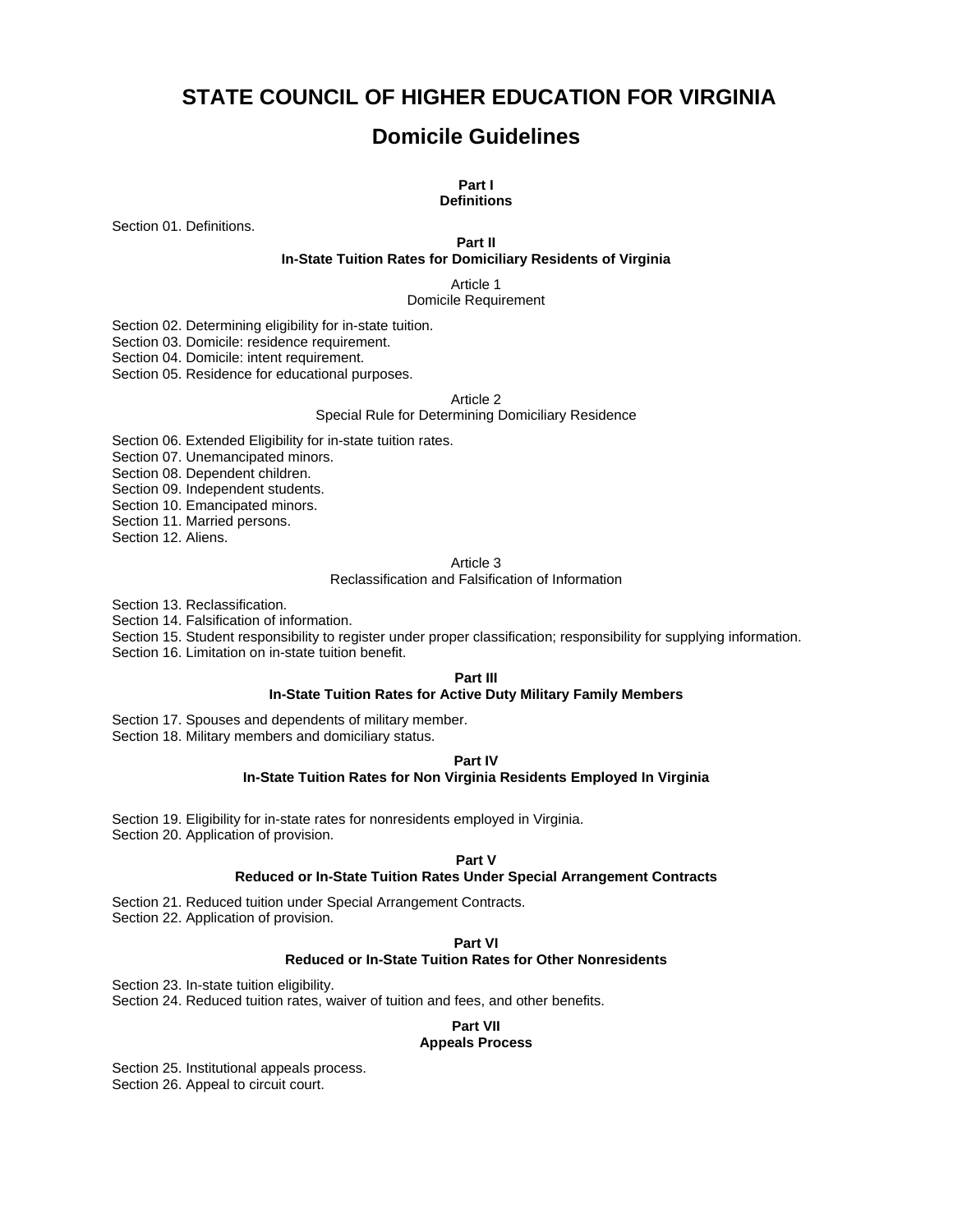# **Part I Definitions**

## **Section 01. Definitions.**

The following words and terms when used in this document shall have the following meanings, unless the context clearly indicates otherwise:<sup>1</sup>

"Active-duty military" means full-time duty in the active military service of the United States. Such term includes full-time training duty, annual training duty, and attendance, while in the active military service, at a school designated as a service school by law or by the secretary of the military department concerned. Such term includes the Air Force, Army, Coast Guard, Marines, Navy, and National Guard members operating under Title 10 of the United States Code but does not include full-time National Guard duty operating under Title 32 of the United States Code.

"Alien" means any person not a citizen or national of the United States.

"Credit hour threshold" means the minimum credit hours required to complete a student's declared degree program or combination of degree programs multiplied by 125 percent. For example, if a degree program requires a minimum of 120 credit hours, the credit hour threshold is 120 multiplied by 125 percent for a total of 150 credit hours. If a double major requires a minimum of 140 credit hours, the credit hour threshold would be 175 total credit hours.

"Date of alleged entitlement" means the first official day of class within the semester or term of the program for the institution in which the student is enrolled. For special classes, short courses, intensive courses, or courses not otherwise following the normal calendar schedule, the date of alleged entitlement refers to the starting date of the nontraditional course in which the student is enrolled.

"Dependent student" means one who is listed as a dependent on the federal or state income tax return of his parents or legal guardian or who receives substantial financial support from his spouse, parents or legal guardian. It shall be presumed that a student under the age of 24 on the date of the alleged entitlement receives substantial financial support from his parents or legal guardian, and therefore is dependent on his parents or legal guardian, unless the student (i) is a veteran or an active duty member of the U.S. armed forces; (ii) is a graduate or professional student; (iii) is married; (iv) is a ward of the court or was a ward of the court until age 18; (v) has no adoptive or legal guardian when both parents are deceased; (vi) has legal dependents other than a spouse; or (vii) is able to present clear and convincing evidence that he is financially self-sufficient.

"Domicile" means the present, fixed home of an individual to which he returns following temporary absences and at which he intends to stay indefinitely. No individual may have more than one domicile at a time. Domicile, once established, shall not be affected by mere transient or temporary physical presence in another jurisdiction.

"Domiciliary intent" means present lawful intent to remain indefinitely.

"Eligible alien" means an alien in a valid current immigrant or nonimmigrant visa status that permits the development of immigrant intent.

"Emancipated minor" means a student under the age of 18 on the date of the alleged entitlement whose parents or legal guardians have surrendered the right to his care, custody and earnings, and who no longer claim him as a dependent for tax purposes.

"FTE" means a full-time equivalent student. FTE is a statistic derived from the student-credit hour productivity of an institution.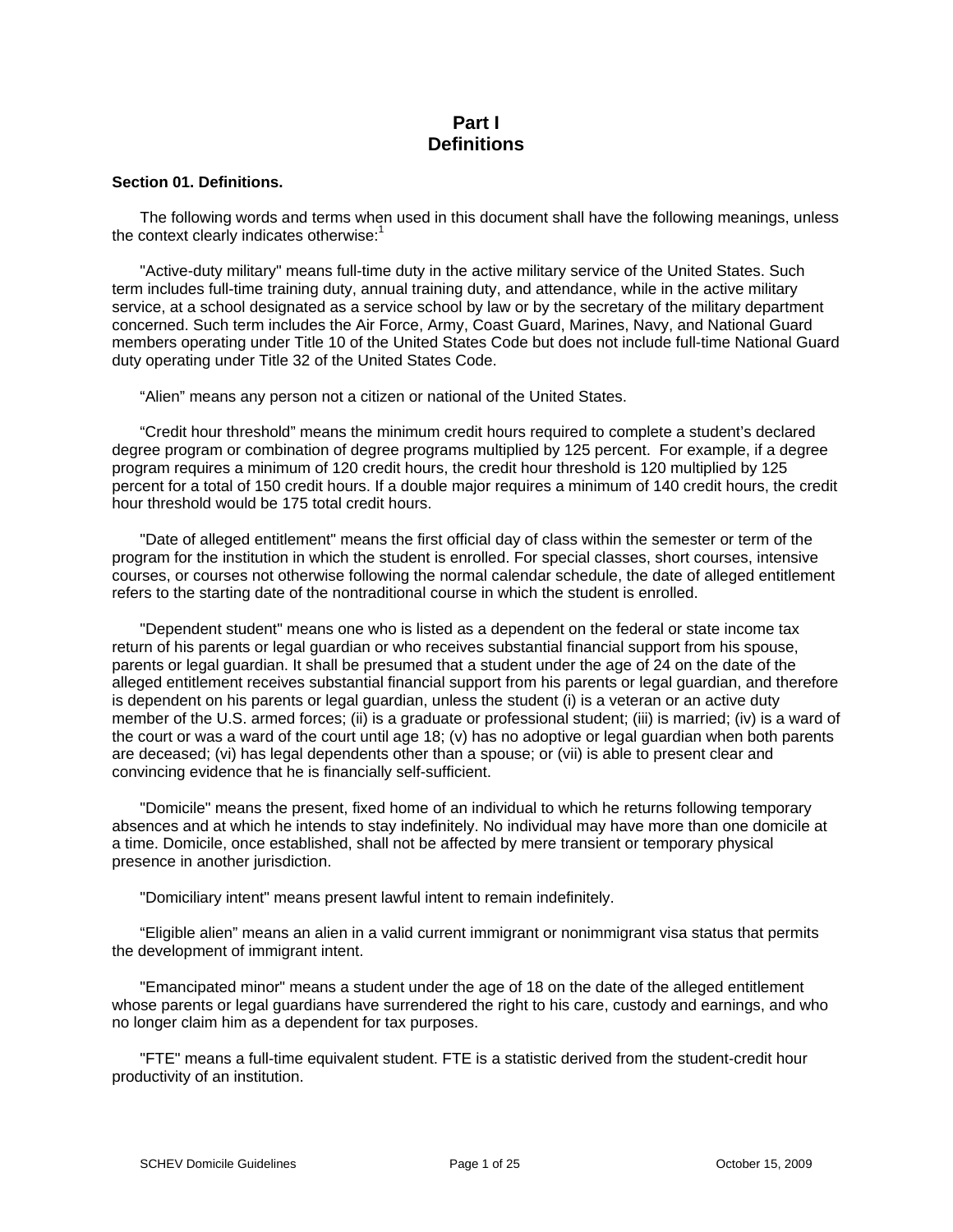"Full-time employment" means employment resulting in at least an annual earned income reported for tax purposes equivalent to 50 work weeks of 40 hours at the federal minimum wage (50 X 40 X current minimum wage). The person may have earned this money in less than 50 weeks, but the time period in which the money is earned (up to one year) is irrelevant. The individual must also report these wages for income tax purposes.

"Independent student" means one whose parents have surrendered the right to his care, custody and earnings, do not claim him as a dependent on federal or state income tax returns, and have ceased to provide him substantial financial support. (See also, "Dependent student," above.)

"Ineligible alien" means an alien not in a valid current immigrant or nonimmigrant visa status that permits the lawful development of immigrant intent.

"Legal guardian" means a legal status created by court order which vests in a custodian the right to have physical custody of the child, to determine and redetermine where and with whom he shall live, the right and duty to protect, train and discipline him and to provide him with food, shelter, education and ordinary medical care, all subject to any residual parental rights and responsibilities.

"National of the United States" means (i) a citizen of the United States or (ii) a person who, though not a citizen of the United States, owes permanent allegiance to the United States.

"Parent" applies to the biological parents of the student except in cases of adoption, where it applies to the adoptive parent or parents.

"Presumption" means that a student is presumed, or assumed, to have a certain status, unless the student can show the contrary by clear and convincing evidence. The student should be given the chance to rebut the presumed fact by clear and convincing evidence.

"Special arrangement contract" means a written contract between a Virginia employer or the authorities controlling a federal installation or agency located in Virginia and a public institution of higher education for reduced tuition charges.

"Substantial financial support" means the amount of support which equals or exceeds the amount necessary to qualify the individual to be listed as a dependent on federal and state income tax returns. The person claiming the student as a dependent must provide more than half of the student's total support. Total support includes amounts spent to provide food, lodging, clothing, education expenses, medical and dental care, recreation, and transportation. It also includes welfare, food stamps, and housing provided by the state in addition to all taxable and nontaxable income. Expenses, such as the cost of food for a household, must be divided among all members of the household and the lodging expense is the fair rental value of the lodging.

"Surcharge" means an amount calculated to equal 100 percent of the average cost of education at the relevant institution less tuition and mandatory educational and general fee charges assessed to a student meeting Virginia domiciliary status who has not exceeded the 125 percent credit hour threshold. The State Council of Higher Education for Virginia calculates the average cost through the base adequacy guidelines adopted, and periodically amended, by the Joint Subcommittee Studying Higher Education Funding Policies. The average cost is published in the State Council of Higher Education for Virginia's full cost report annually.

"Unemancipated minor" means a student under the age of 18 on the date of the alleged entitlement who is under the legal control of and is financially supported by either of his parents, legal guardian, or other person having legal custody.

"Virginia employer" means entities, including corporations, partnerships, or sole proprietorships, organized under the laws of Virginia, or having income from Virginia sources. Also included are public or nonprofit organizations authorized to operate in Virginia.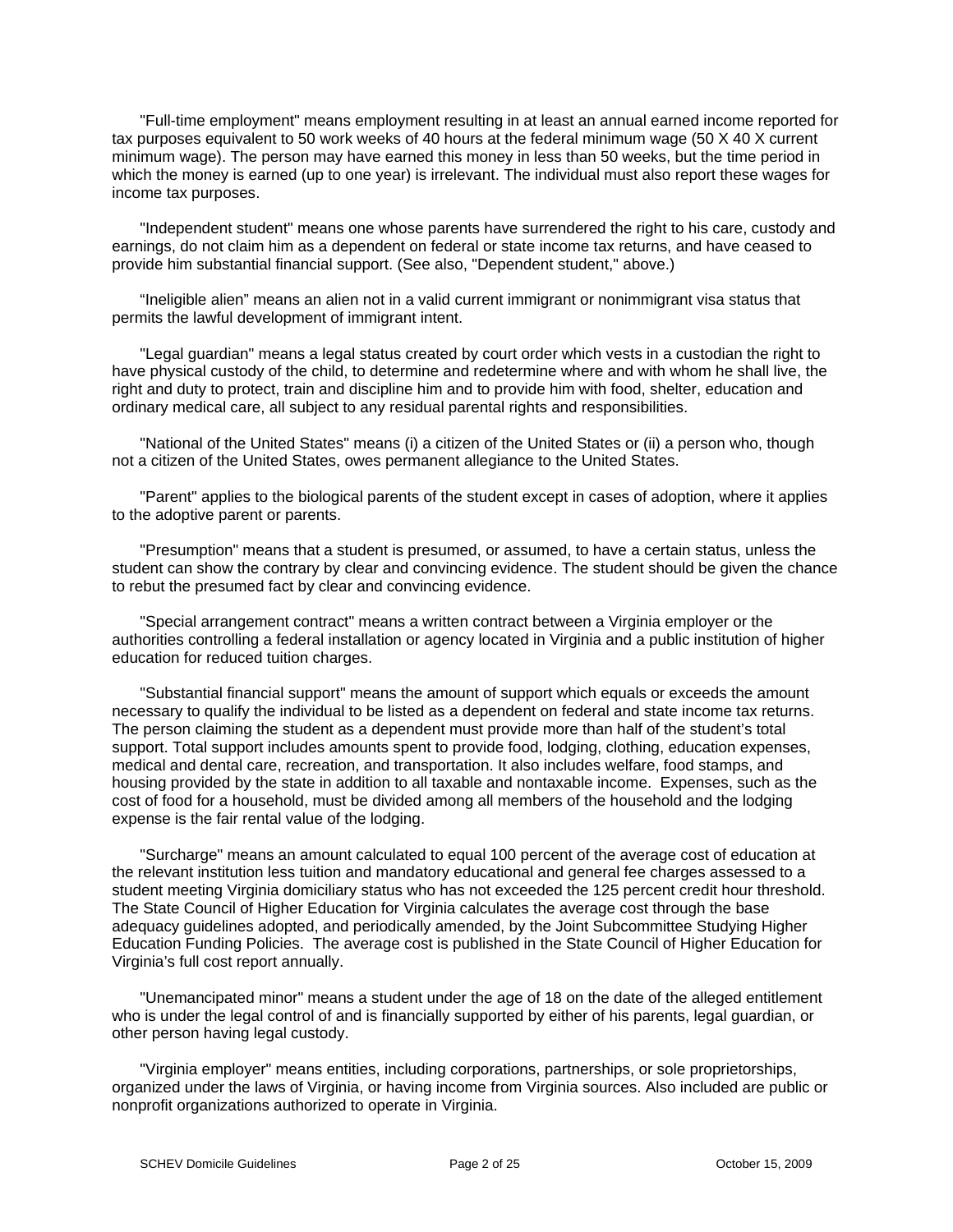# **Part II In-State Tuition Rates for Domiciliary Residents of Virginia**

## **Article 1 Domicile Requirement**

### **Section 02. Determining eligibility for in-state tuition.**

A. The student bears the burden of establishing, by clear and convincing evidence, that the student (i) is a national or an eligible alien and (ii) has, for at least a one-year period prior to the claimed entitlement, established and maintained his domicile in the Commonwealth of Virginia.

The institution shall first determine from the information furnished by the applicant whether the applicant is a national or an alien. If the applicant is a national, the institution shall continue the domicile analysis. If the applicant is an alien, the institution will determine whether the applicant is an eligible alien or an ineligible alien. If the applicant is an eligible alien, then the institution shall continue the domicile analysis. Notwithstanding anything contained in these guidelines to the contrary, if the applicant is neither a national nor an eligible alien, the applicant is not eligible for further domicile consideration under these guidelines.

- 1. The State Council of Higher Education for Virginia maintains guidance documents that provide information on forms, definitions, and nonimmigrant categories, including classification as eligible or ineligible alien.
- 2. It is the applicant's responsibility to provide clear and convincing evidence of their current legal status. Failure to provide such evidence results in classification as an out-of-state student.

B. If the applicant has the legal ability to establish domicile, then the institution determines whether the applicant is a dependent or independent student, emancipated or unemancipated minor.

C. The institution shall then determine, on the basis of the information furnished by the applicant, whether domicile has been clearly and convincingly established in Virginia for the requisite one-year period. If the date of the alleged entitlement is, for example, September 1, 2008, then domicile must have been established in Virginia no later than September 1, 2007, and continued for the entire year.

- 1. An independent student or emancipated minor must establish by clear and convincing evidence that for a period of at least one year immediately prior to the date of alleged entitlement, the student was domiciled in Virginia and had abandoned any previous domicile.
- 2. A dependent student or unemancipated minor must establish by clear and convincing evidence that for a period of least one year immediately prior to the date of alleged entitlement, the parent or legal guardian through whom the student claims eligibility was domiciled in Virginia and had abandoned any previous domicile.
- 3. A dependent student is presumed to have the domicile of the parent or legal guardian listing the student as an exemption for tax purposes or providing substantial financial support. A dependent student aged 18 or over may seek to demonstrate a domicile independent of such parent or legal guardian regardless of financial dependency; however, the student is presumed to have the same domicile as his parents or legal guardian unless he can show to the contrary by clear and convincing evidence.
- 4. The one-year of domicile period applies to all classifications of students except for: (i) activeduty military personnel residing in the Commonwealth who voluntarily elect to establish Virginia as their permanent residence for domiciliary purposes, (ii) retired military personnel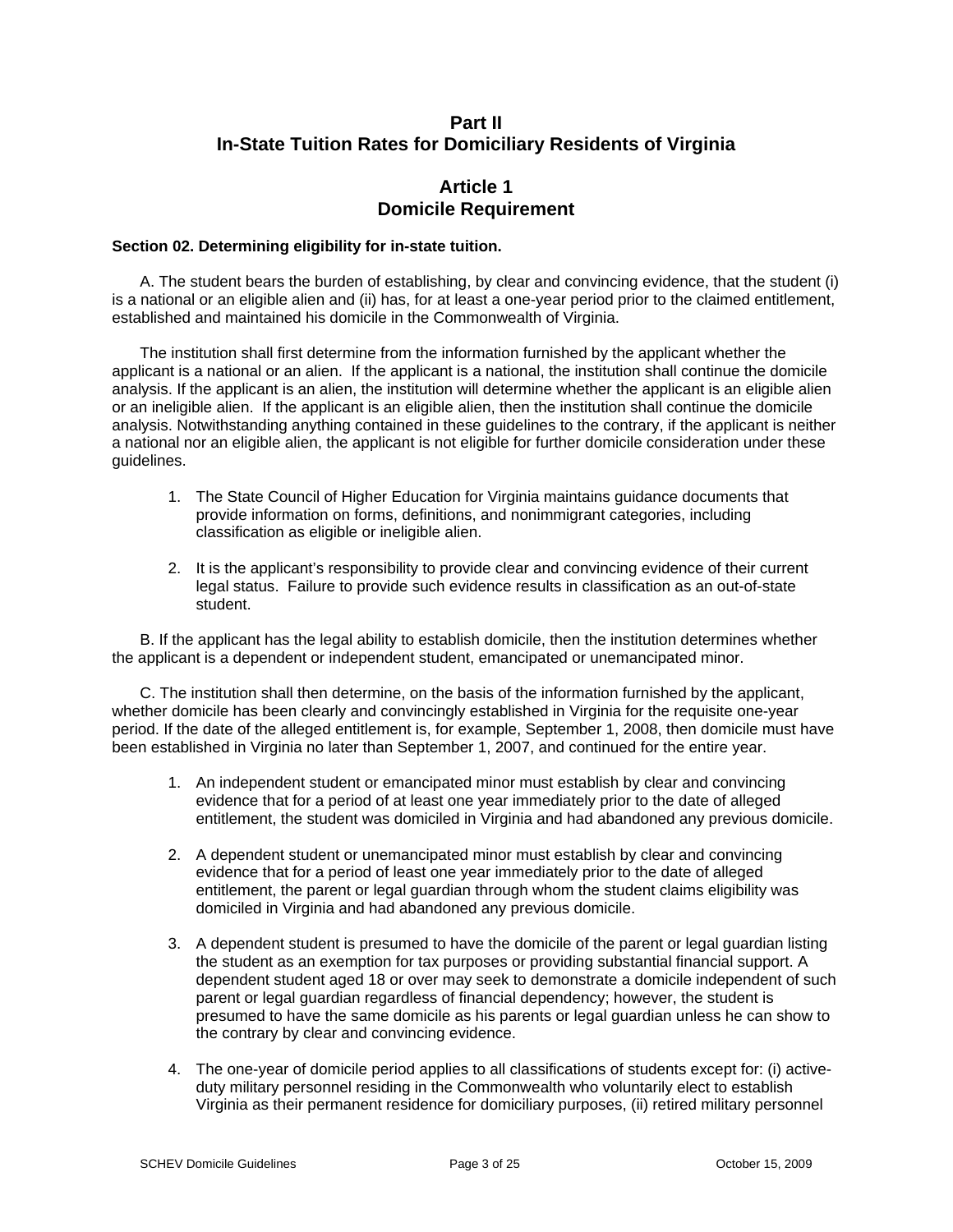residing in the Commonwealth at the time of their retirement, and (iii) the dependent spouses or children of persons described under (i) or (ii) of this subsection.

### **Section 03. Domicile: residence requirement.**

A. Domicile is defined in the law as "the present fixed home of an individual to which he returns following temporary absences and at which he intends to stay indefinitely." No person may have more than one domicile.

- 1. Domicile cannot be initially established in Virginia unless one actually resides, in the sense of being physically present, in Virginia with domiciliary intent.
- 2. Domiciliary intent means present intent to remain indefinitely, that is, the individual has no plans or expectation to move from Virginia. Residence in Virginia for a temporary purpose or stay, even if that stay is lengthy, with present intent to return to a former state or country upon completion of such purpose does not constitute domicile.
- 3. The physical presence requirement means that a person who has never resided in Virginia, or who was not residing here at the time he formed the intent to make Virginia his home, cannot be domiciled here until actually moving to Virginia and taking the appropriate steps to establish domicile. Additionally, the physical presence cannot be temporary in nature, such as a visit or vacation.

B. Once a person has established domicile in Virginia, actual residence here is no longer necessarily required.

- 1. Temporary absence from the state does not negate a claim of Virginia domicile unless the person does something incompatible with having Virginia domiciliary intent or otherwise indicating an intent to establish domicile in another state.
- 2. A person who has established Virginia domicile but resides in another state may be required by laws of the host state to fulfill certain obligations of the host state. Performing acts in the host state required by law of all residents, irrespective of domicile, does not automatically constitute an abandonment of Virginia domicile; however, such acts will need to be examined to determine if they were voluntary.
- 3. The question is whether an individual's acts, especially voluntary acts, show the establishment of a new domicile in the host state and abandonment of Virginia domicile.

### **Section 04. Domicile: intent requirement.**

A. Where a person resides is relatively easy to determine. It can be difficult to ascertain whether a person has resided in Virginia with domiciliary intent. A person may have more than one residence but only one domicile.

- 1. Domiciliary intent is normally determined from the affirmative declaration and objective conduct of the person. Intent is necessarily a subjective element; however, a person demonstrates his intent through objective conduct. When evidence is conflicting, the opposing facts must be balanced against each other.
- 2. The burden is upon the applicant to demonstrate by clear and convincing evidence that his domicile is Virginia and that he has abandoned any prior domicile.
- 3. The law also requires that a person claiming eligibility for in-state tuition through Virginia domicile (or the person through whom eligibility is being claimed) shall have demonstrated Virginia domicile for at least one year immediately prior to the date of the alleged entitlement.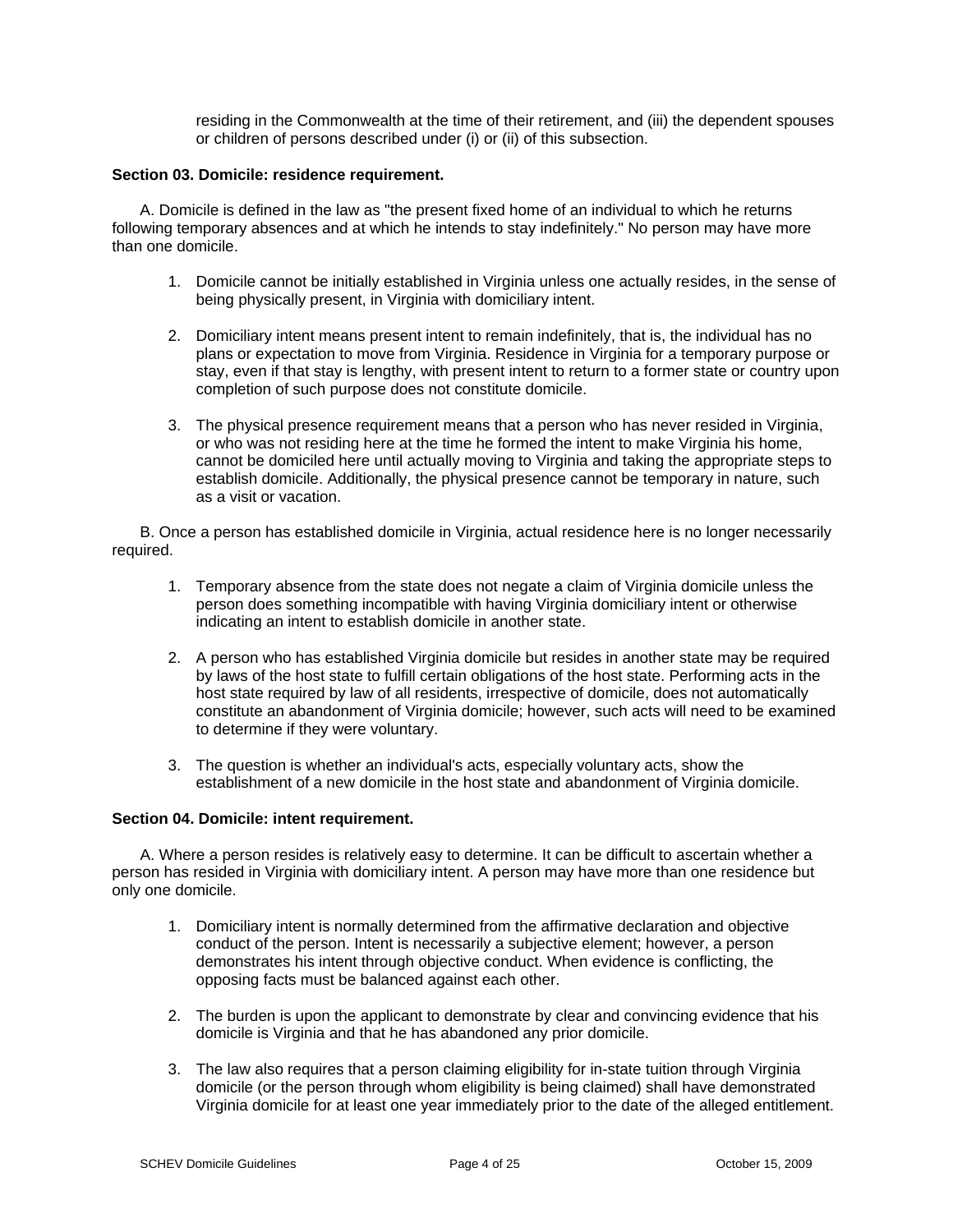4. Mere residence due to incarceration in Virginia does not necessarily mean that Virginia domicile has been established. Domicile, by definition, is based upon voluntary actions. For purposes of determining the status of incarcerated minors, the Commonwealth of Virginia is not considered to be their legal guardian.

B. Prior determination of a student's domiciliary status by one institution is not conclusive or binding when subsequently considered by another institution; however, assuming no change of facts, the prior judgment should be considered.

C. Each case presents a unique combination of factors, and the institution must determine from among them those core factors which clearly and convincingly demonstrate the person's domiciliary intent.

- 1. Having isolated the core factors in a given case, the institution must look at the date on which the last of these essential acts was performed. It is at that point that domiciliary intent is established, and the clock starts running for purposes of the one-year domicile requirement.
- 2. In complex cases, it might be helpful to chart on a timeline the steps taken to establish domicile. After establishing domicile, an individual must continue to meet the factors demonstrating domiciliary intent throughout the one-year period prior to the date of alleged entitlement.

D. It is important to reiterate the reference to clear and convincing evidence. A student who claims Virginia domicile must support that claim by clear and convincing evidence. Clear and convincing evidence is not as stringent a standard as proof beyond a reasonable doubt, as required in the criminal context, but is a degree of proof higher than a mere preponderance of the evidence. Clear and convincing evidence is that degree of proof that will produce a firm conviction or a firm belief as to the facts sought to be established. The evidence must justify the claim both clearly and convincingly. Failure to provide "clear and convincing" evidence fails the required standard and will result in the student being classified as out-of-state.

E. Section 23-7.4 of the Code of Virginia includes a list of objective conduct that must be considered, if applicable, in evaluating a claim of domiciliary intent. Necessarily, each of the objective criteria will not carry the same weight or importance in an individual case. No one factor is necessarily determinative but should be considered as part of the totality of evidence presented. In addition to considering the statutorily mandated factors, institutions may consider other relevant factors, such as voting in state and local elections, to determine whether the student has established Virginia domicile by clear and convincing evidence. The objective criteria that may be relevant include the following:

- 1. Continuous residence for at least one year immediately prior to the date of alleged entitlement. Continuous residence may be evidence supporting that the person intends to make Virginia his home indefinitely. As noted previously, once a person has affirmatively established Virginia domicile, actual residence in Virginia is not required in order to retain it. However, residence in another state or country is still relevant because it may be that the person has established a new domicile in the foreign jurisdiction, or never intended to remain indefinitely in Virginia.
- 2. State to which income taxes are filed or paid.
	- a. Failure to file a Virginia tax return is evidence that one is not a Virginia domiciliary. Domiciliaries, who have taxable income, are required to file returns regardless of the fact that they may reside elsewhere.
		- (1) The general rule is that Virginia domiciliaries residing temporarily outside the Commonwealth must file Virginia resident income tax returns if they wish to maintain their Virginia domicile.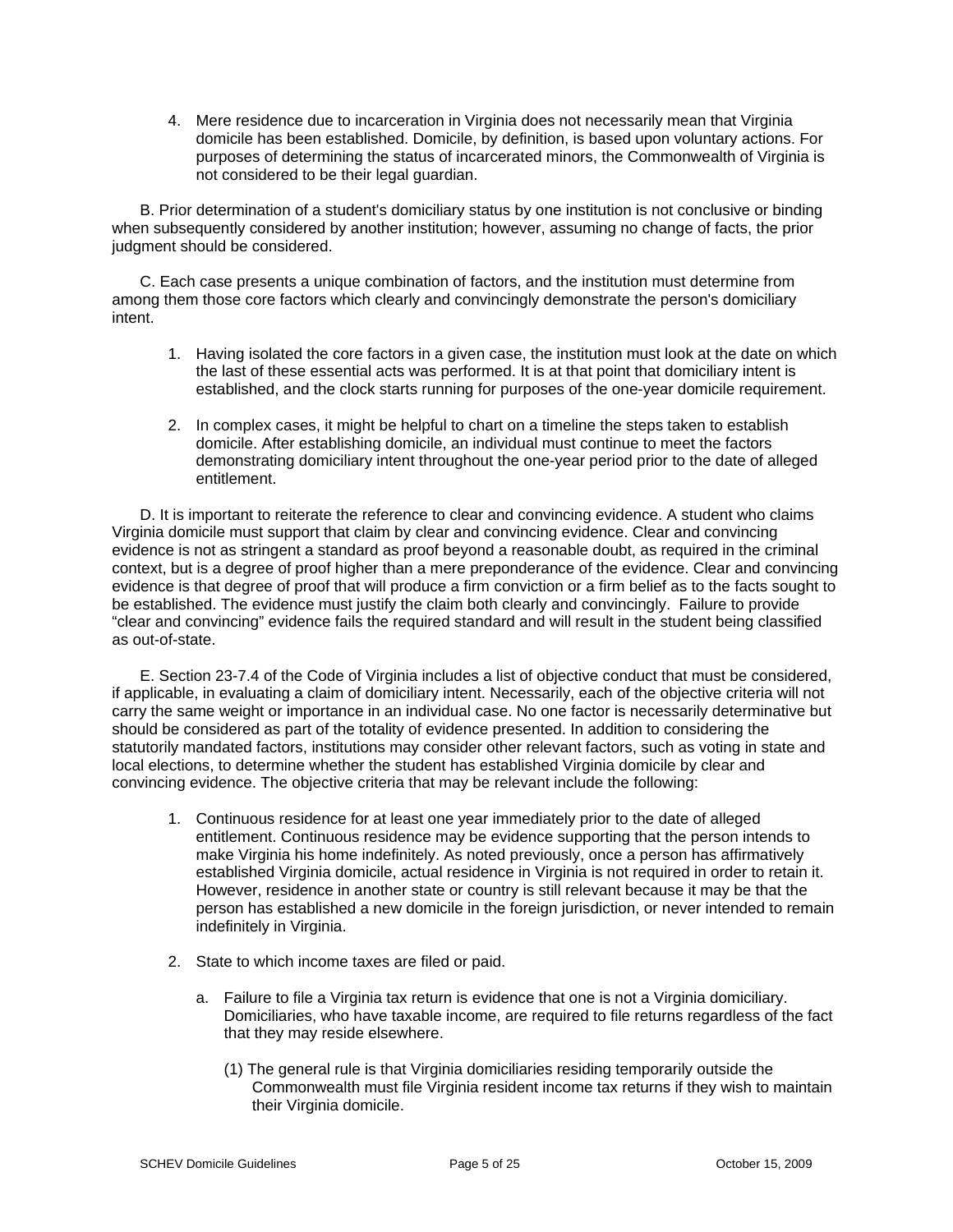- (2) Persons claiming that they are exempt from this requirement, such as those who reside overseas and are employed by certain non-U.S. companies, have the burden of clearly identifying the exemption and demonstrating their entitlement to it.
- b. Under Virginia tax law, a Virginia domiciliary is not required to file a Virginia return if the person's Virginia adjusted gross income was less than minimum levels. Thus, failure to file a return by someone who had no income in Virginia or who was not otherwise required to file a state income tax form is not determinative of domiciliary status.
- c. A member of the armed forces who does not claim Virginia as his tax situs for military income cannot qualify as a Virginia domiciliary.
- d. The filing of an income tax return in Virginia or the paying of income taxes to Virginia is supporting evidence, but not conclusive evidence, that a person is domiciled in Virginia. For example, a student with a part-time job may be required to pay income tax to Virginia on wages earned in the state, even though he is a temporary resident or residing outside of Virginia.
- e. Paying income taxes to another state or country is also not automatically determinative of domiciliary status; a Virginia domiciliary may be required by another state to pay income taxes on income earned in that state irrespective of ties to the state; however, such payment may be considered, along with all of the other evidence, in evaluating a claim of Virginia domicile.
- 3. Driver's license.
	- a. Possession of a Virginia driver's license may be evidence of intent to establish domicile in Virginia.
	- b. Possession of a driver's license from another state may be evidence of intent to retain domicile in that state.
- 4. Motor vehicle registration.
	- a. Registration of a motor vehicle in Virginia may be evidence of intent to establish domicile in Virginia.
	- b. Registration of a motor vehicle in another state may be evidence of intent to be domiciled in that state.
	- c. Virginia law permits, but does not require, registration by a nonresident student. Thus, a student-owner who does register in Virginia, when not required to by law, has shown some evidence of Virginia domicile; however, vehicle registration alone is not determinative.
- 5. Voter registration.
	- a. Actual registration.
		- (1) Registering to vote in Virginia within the past year is evidence of domiciliary intent, but it is not determinative. The institution is not bound by the voter registrar's determination; however, it should be considered.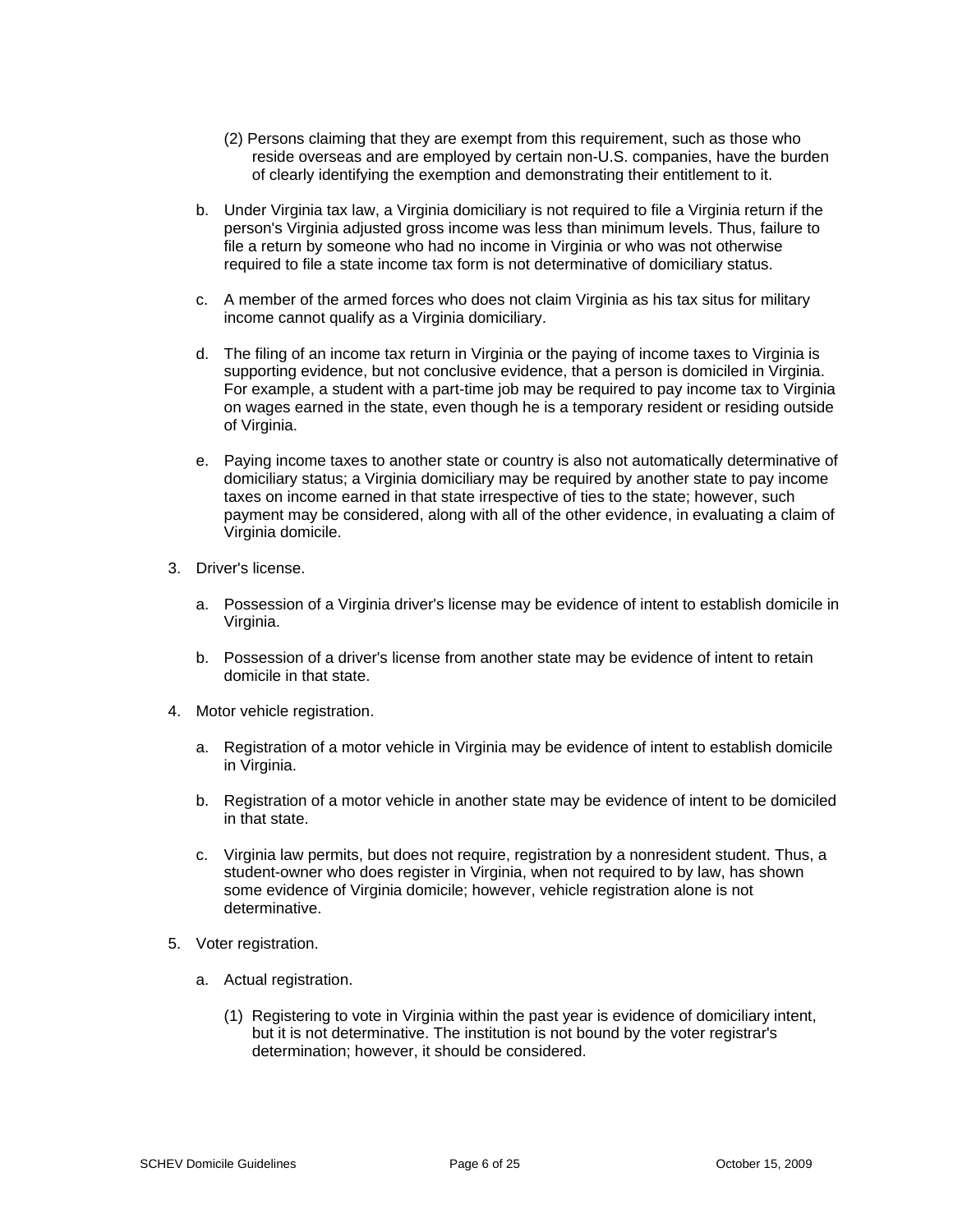- (2) The fact that a person is still registered in another state, but has not voted there in the past year, does not conclusively mean that the person is not domiciled in Virginia; however, it should be considered.
- (3) Failure to register to vote by a person who, on principle, has never registered to vote anywhere should not be taken as conclusive evidence that the person lacks domiciliary intent.
- b. Actual voting.
	- (1) Voting in person or by absentee ballot in another state or country during the year immediately prior to the date of the alleged entitlement is evidence that the individual has not established domicile in Virginia.
	- (2) Voting in Virginia in local or state elections is evidence of domicile, but it is not determinative.
	- (3) Failing to vote in state or local elections is not determinative since the individual may forget to vote, choose not to, or in the case of certain aliens, may not be entitled to vote.
- 6. Employment.
	- a. If a person has otherwise shown residence in the state with domiciliary intent, unemployment does not preclude a finding that the person is a Virginia domiciliary.
	- b. Fulfillment and documentation of state licensing requirements in order to be certified to practice a profession in Virginia (e.g., attorney, clinical psychologist, nursing), is evidence of domiciliary intent; however, it is not determinative. Enrollment in but noncompletion of an educational program designed specifically for employment in Virginia is not sufficient evidence that domicile has been established.
	- c. Summer employment.
		- (1) Employment in Virginia during the summer may be one indicator of domiciliary intent, but not conclusive evidence.
		- (2) A student returning for extended periods each summer to his parents' domicile outside Virginia may be evidence of retaining that domicile.
	- d. Employment that is part of an educational program, such as a cooperative education program, shall not confer domiciliary status.
- 7. Ownership of real property.
	- a. Ownership of real property (e.g., land, house, cottage, etc.) in Virginia may be evidence of domiciliary intent.
	- b. Payment of real property taxes to Virginia in the absence of other supportive evidence is insufficient to establish that a person is domiciled in Virginia. Owners of real property in Virginia are required to pay real estate taxes irrespective of their domicile.
	- c. A person who may have purchased real property in Virginia while domiciled here, but who subsequently left to take up residence in another state, cannot demonstrate continued domicile solely by presenting evidence of continued ownership of Virginia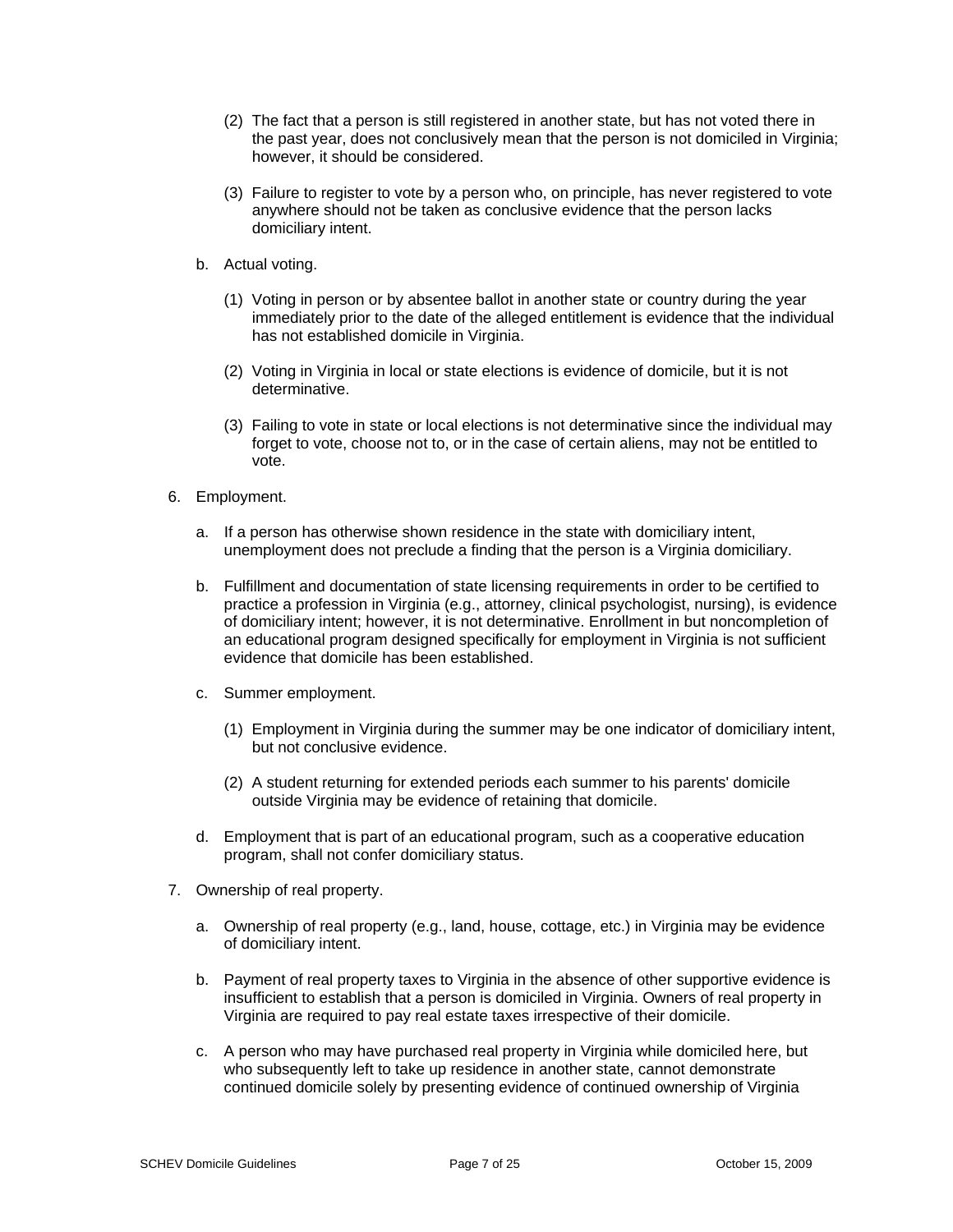property. Even though the person still has taxable real property in Virginia, the individual's actions may show that Virginia domicile has been abandoned.

- 8. Sources of financial support.
	- a. Acceptance of financial assistance from public agencies or private institutions located in another state likely precludes establishing Virginia domicile when such financial assistance is offered only to domiciliaries of the other state.
	- b. Acceptance of such assistance would not prohibit a student, at a later time, from showing a change of intent or that the student did not know that he was representing domicile of another state. Such claims are suspect and must be proven by clear and convincing evidence.
	- c. Institutions shall also consider financial support obtained from parents or other relatives. Substantial financial support from a parent or relative in another state could be evidence of continuing ties to that state.
- 9. Military records.
	- a. In order to establish domicile, a military member must pay Virginia taxes on all military income.
	- b. A student should submit copies of military documents such as the DD2058 "State of Legal Residence Certificate" that is part of the student's official military records or the Leave and Earnings Statement as evidence of Virginia domicile.
- 10. Accepting a written offer of employment with a Virginia employer.
	- a. Accepting a written offer of employment with a Virginia employer following graduation from the institution is strong evidence of domiciliary intent. Evidence of employment in Virginia following graduation without other indications of domiciliary intent is not determinative.
	- b. The burden is on the student to demonstrate that such employment exists, for example, through a written commitment between the student and the prospective employer.
	- c. Students nearing graduation and seeking reclassification provide strong evidence of domiciliary intent with proof of likely employment in Virginia following graduation. Such students not providing for employment, or actively soliciting employment, in Virginia following graduation is evidence disfavoring reclassification.
- 11. Social and economic relationships.
	- a. The fact that a person has immediate family ties to Virginia may be offered to support a claim of domiciliary intent.
	- b. Other social and economic ties to Virginia that may be presented include membership in religious organizations, community organizations, social clubs, bank accounts, and business ties.

#### **Section 05. Residence for educational purposes.**

A. Mere physical presence or residence primarily for educational purposes will not confer domiciliary status. For example, a student who moves to Virginia for the primary purposes of becoming a full-time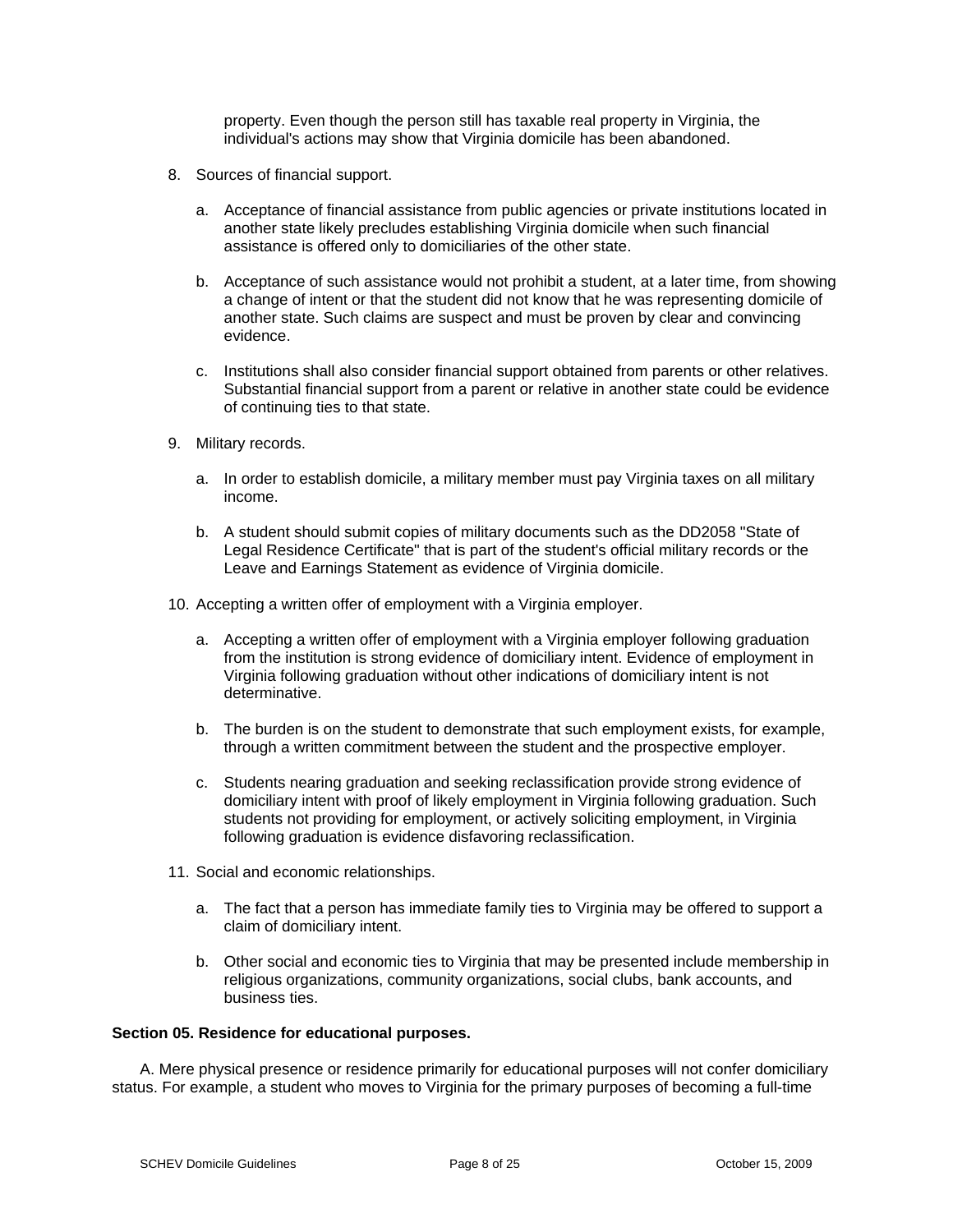student is not a Virginia domiciliary, even if the student has been in Virginia for the required one-year period.

B. A person shall not ordinarily be able to establish domicile by performing acts which are auxiliary to fulfilling educational objectives or which are required or routinely performed by temporary residents of the Commonwealth.

C. The issue is whether the individual resides in Virginia primarily for educational purposes or with the primary purpose of establishing indefinitely his home in Virginia. In questionable cases, the institution should closely scrutinize acts, aside from those that are auxiliary to fulfilling the student's educational objective, performed by the individual which indicate an intent to become a Virginian.

D. Students often attempt to reclassify as a Virginia domiciliary after completing a few semesters at the institution. Institutions should examine the student's educational enrollment records when determining if the student resides in Virginia with the primary purpose of attending school.

E. If the initial and continuing purpose of moving to Virginia was for educational purposes for one spouse, this may be evidence that neither spouse has domiciliary intent.

F. Employment as part of a cooperative education program does not confer domiciliary status. Some institutions consider students participating in cooperative education programs to be enrolled full time at the college or university during periods of cooperative education employment. Institutions should examine the student's enrollment history, and other factors, in determining if the student's primary purpose for living in Virginia is for educational purposes.

# **Article 2 Special Rule for Determining Domiciliary Residence**

## **Section 06. Extended Eligibility for in-state tuition rates.**

If the person through whom the dependent student or unemancipated minor established such domicile and eligibility for in-state tuition abandons his Virginia domicile, the dependent student or unemancipated minor shall be entitled to such in-state tuition for one year from the date of such abandonment. To qualify:

- 1. The parent, legal guardian, or spouse must have been domiciled in Virginia for at least one full year prior to abandoning his Virginia domicile.
- 2. The student must have been eligible for in-state tuition rates vis-à-vis the above mentioned person at the time of abandonment.

## **Section 07. Unemancipated minors.**

A. An unemancipated minor automatically takes the domicile of his parents.

B. If the unemancipated minor is in the care of a legal guardian, the minor takes the domicile of the legal guardian unless there are circumstances indicating that the guardianship was created primarily for the purpose of conferring a Virginia domicile on the minor. With parents surviving, the guardianship must have been created by law, such as through a court order. A copy of the court decree should routinely be required as proof of legal guardianship.

C. When the domicile and residence of the student's parents differ, the domicile of the unemancipated minor may be either:

1. The domicile of the parent with whom he resides for purposes other than a vacation or visit;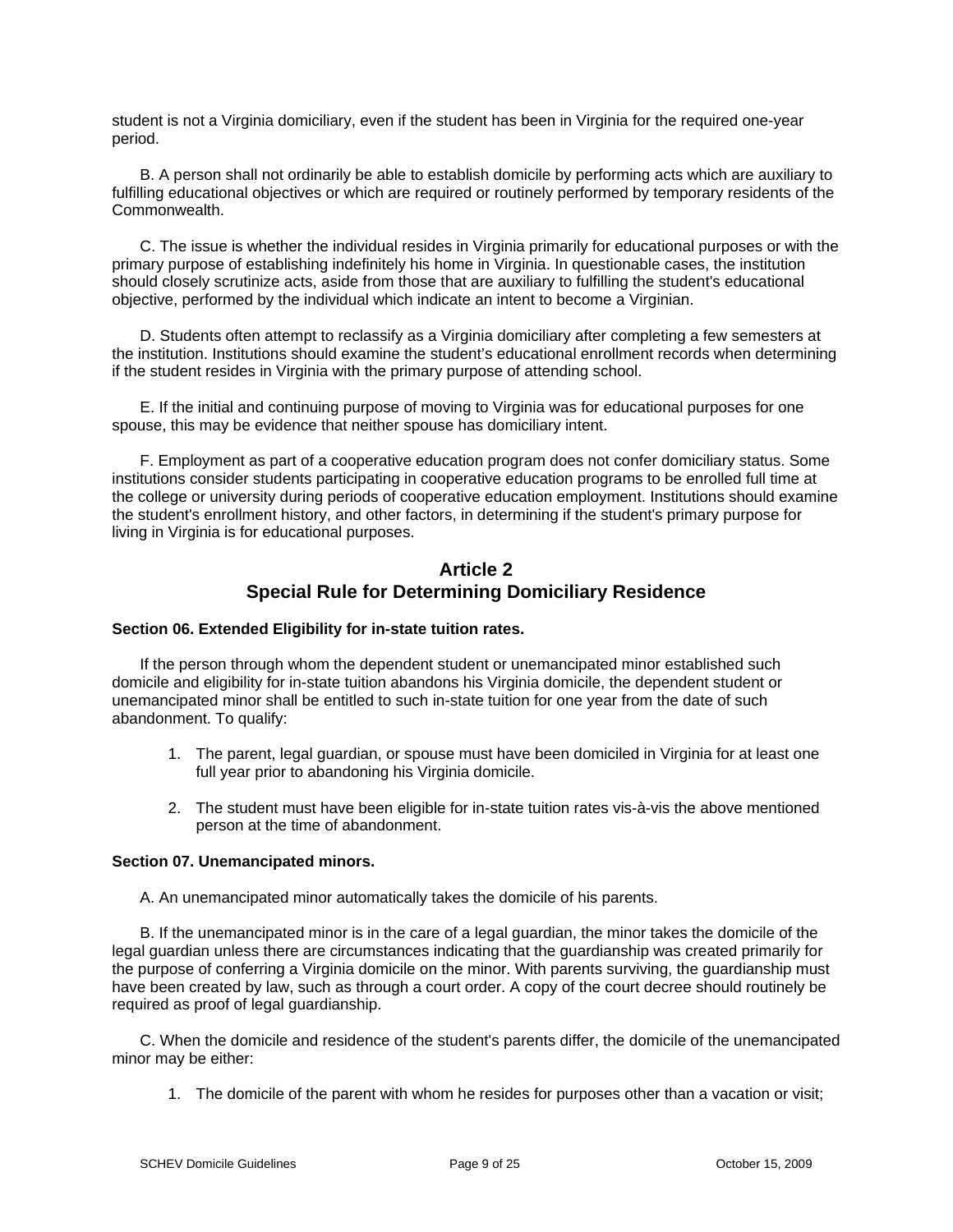- 2. The domicile of the parent who claims the minor as a dependent for federal and Virginia income tax purposes, currently and for the tax year prior to the date of alleged entitlement; or
- 3. The domicile of the parent who provides substantial financial support.

For example, if a minor lives with the mother, but the father, who is a Virginia domiciliary, claims the minor as a dependent on his federal and Virginia income tax returns, the minor may claim Virginia domicile through the father.

### **Section 08. Dependent children.**

A. A dependent child is a student who is listed as a dependent on the federal or state income tax return of his parents or legal guardian or who receives substantial financial support from his parents or legal guardian.

- 1. A dependent child does not have to live with a parent or legal guardian.
- 2. A dependent child does not have to be a full-time student.

B. When the domicile and residence of the student's parents differ, the domicile of the dependent child may be either:

- 1. The domicile of the parent with whom he resides for purposes other than a vacation or visit;
- 2. The domicile of the parent who claims the child as a dependent for federal and Virginia income tax purposes currently and for the tax year prior to the date of alleged entitlement; or
- 3. The domicile of the parent who provides substantial financial support.

The presumption is that the student has the domicile of the parent described in either Section 08 B 2 or 3. For example, if a child lives with his mother, but the father, who is a Virginia domiciliary, claims the child as a dependent on his federal and Virginia income tax returns, the child is rebuttably presumed to have Virginia domicile through his father.

C. Presumption of dependency for students under age 24.

- 1. A student under age 24 on the date of the alleged entitlement shall be rebuttably presumed to receive substantial financial support from his parents or legal guardian and therefore is presumed to be a dependent child, unless the student:
	- a. Is a veteran or an active duty member of the U.S. Armed Forces;
	- b. Is a graduate school or professional school student;
	- c. Is married;
	- d. Is a ward of the court or was a ward of the court until age 18;
	- e. Has no adoptive or legal guardian when both parents are deceased;
	- f. Has legal dependents other than a spouse; or
	- g. Is able to present clear and convincing evidence of financial self-sufficiency.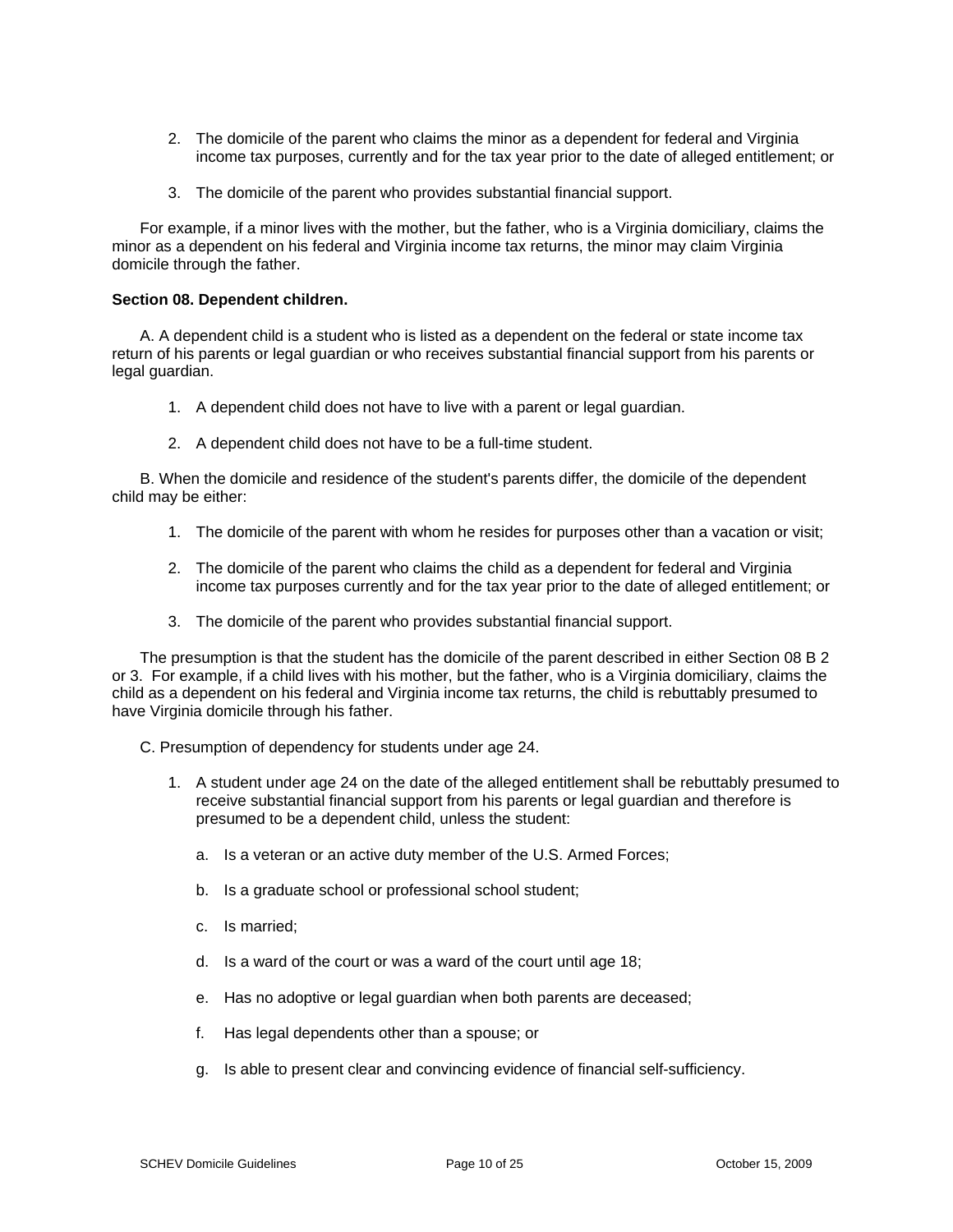- 2. Institutions should examine the student's application carefully to determine if the student meets one of exceptions (a) through (f). The burden is on the student to provide clear and convincing evidence of financial self-sufficiency under exception (g).
- 3. The presumption of dependency closely follows the federal financial aid definition of dependent student.
- 4. If the student is 24 or older, there is no presumption of dependency on parents nor is there a presumption of independence. The student may be classified as an independent student unless the student presents evidence of financial dependency on his parents or spouse, that is, the student receives substantial financial support from parents or spouse or is listed on a parent's federal or state income tax returns as a dependent.

D. Tax dependency and substantial financial support. A student 24 years old or older may still be a dependent student if he meets the definition of a dependent student.

- 1. Normally, a student will be classified as a dependent of the parent or legal guardian who provides more than one half of the student's expenses for food, shelter, clothing, medical and dental expenses, transportation, and education.
- 2. Only financial support provided by the parent or legal guardian is considered. Earned income of the student paid by parent or legal guardian for bona fide employment is not counted as part of the parental or guardian support; however, gifts of money, or other things of value, from the parent or legal guardian to the student are counted toward the parental or legal guardian support to the extent that the student relies upon it for support.

E. A student who is financially dependent upon one or both parents may rebut the presumption that the student's domicile is the same as the parent claiming him as an exemption on federal or state income tax returns currently and for the tax year preceding the date of alleged entitlement or who provides him with substantial financial support.

- 1. When domiciles of the parents are different, and the parent claiming the student as a dependent for income tax purposes is domiciled in another state, the student may rebut this presumption by showing residence with the other parent, who is a Virginia domiciliary.
- 2. A dependent student 18 years of age or older may also rebut the presumption that the student has the domicile of the parent claiming the student as a dependent for income tax purposes by showing that Virginia domicile was established independent of the parents. The burden is on the student to show by clear and convincing evidence that he has established a Virginia domicile independent of the out-of-state parents despite the fact that the parents are claiming the student as a dependent for income tax purposes or providing substantial financial support.
- 3. Finally, a student may rebut the presumption that the student has the same domicile as an out-of-state parent by offering clear and convincing evidence that the parent misreported the student as a dependent for tax purposes.

F. Military dependent children.

1. When determining the domiciliary status of a student whose parent is a member of the military, the institution should always first determine if the military parent or the nonmilitary parent is a Virginia domiciliary. A military parent may reside in Virginia but choose not to claim Virginia as his domicile and has the right to choose another state as his home state for taxation of military income purposes.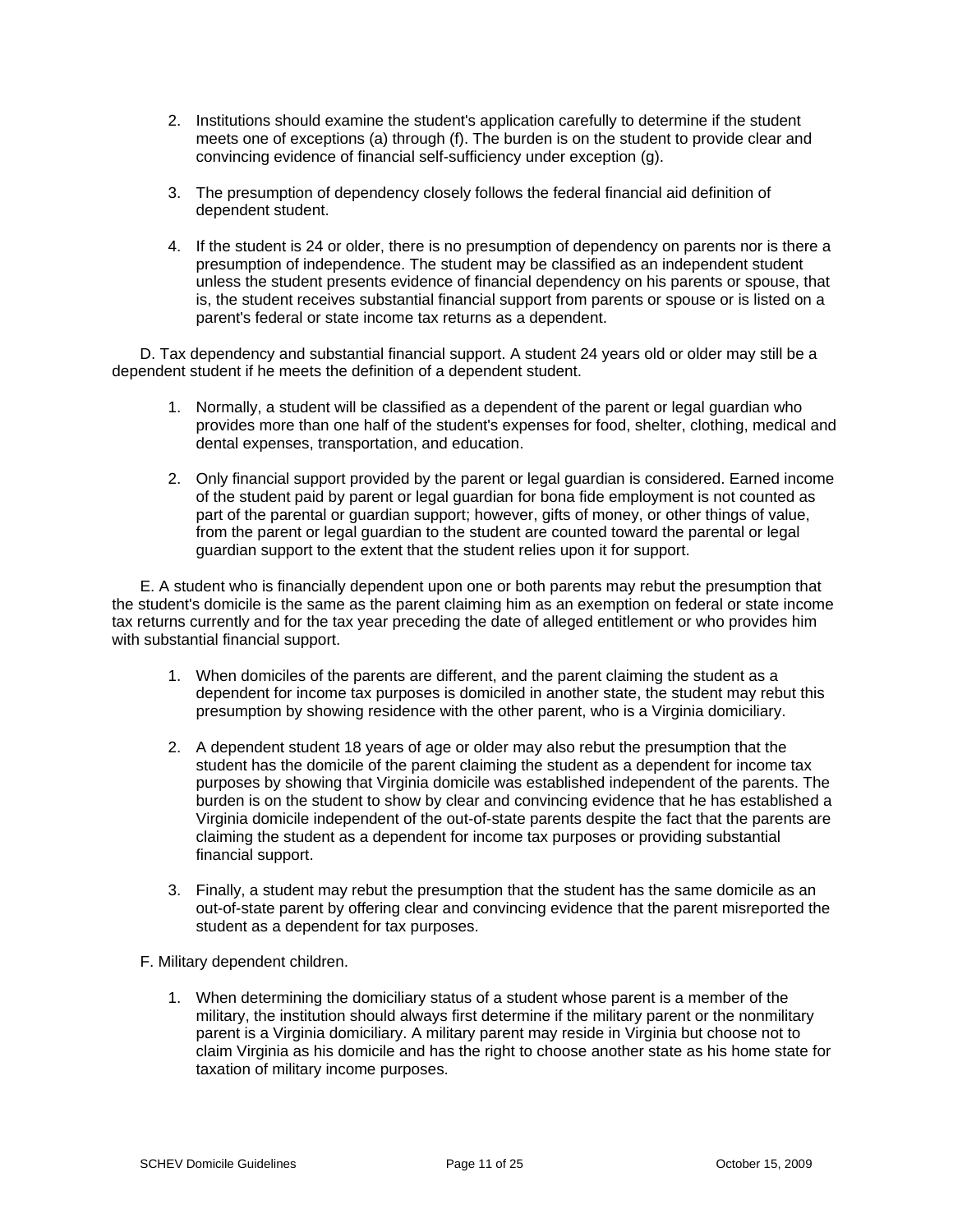- a. Paying taxes to Virginia on all military income is evidence that the military parent is a Virginia domiciliary resident and should be evaluated with all of the applicable factors to determine domiciliary intent. To pay taxes to Virginia on military income, the military member must change the Leave and Earnings Statement to authorize the withholding of Virginia income tax.
- b. Active-duty military members do not have to satisfy the one-year requirement for the existence of the factors showing domiciliary intent, nor do dependent children claiming Virginia domicile through them. A dependent child of a military member claiming domicile through the military member becomes eligible for in-state tuition as of the term that begins immediately after the military member has taken actions to establish domicile in Virginia.
- c. If the military parent claims another state as his income tax situs while stationed in Virginia, the parent is not a Virginia domiciliary.
- 2. If the student's nonmilitary parent is a Virginia domiciliary and the requisite one-year period is met, the dependent child may claim domicile through the nonmilitary parent and receive instate rates if the student is claimed as a dependent of the nonmilitary parent.
	- a. As with anyone else, the strength of the nonmilitary parent's ties to Virginia should withstand scrutiny.
	- b. In addition to the factors listed in Section 04 E, the institution should consider the duration of residence in Virginia and the nonmilitary parent's domiciliary history. Evidence that the nonmilitary parent has accompanied the military parent on each tour of duty outside Virginia and taken steps to establish domicile in other states may show that the nonmilitary parent has not established a Virginia domicile independent of the military parent.
- 3.
- a. If one of the parents is a Virginia domiciliary, the student may claim eligibility through that parent, provided that the student is a dependent of that parent (see subsections A and B of this section).
- b. The institution should consider the requirements of the military provision (see Part III) only if the student is not eligible under this section as a dependent of a parent (military or nonmilitary) who is a domiciliary of Virginia.
- 4. If the military family member is unable to demonstrate eligibility via domicile, they may be considered under special military provisions found in Part III.

## **Section 09. Independent students.**

A. An independent student is one whose parents have surrendered the right to his care (such as providing insurance coverage and transportation), custody and earnings, do not claim him as a dependent on federal or state income tax returns, and have ceased to provide him substantial financial support.

B. Students under age 24 are presumed to be financially supported by their parents or legal guardians unless the student rebuts the presumption through one of the seven factors mentioned under Section 08 C 1.

C. Unless the student rebuts the presumption of dependency through one of the seven factors mentioned in Section 08 C 1, or is an emancipated minor then, due to the one-year requirement, the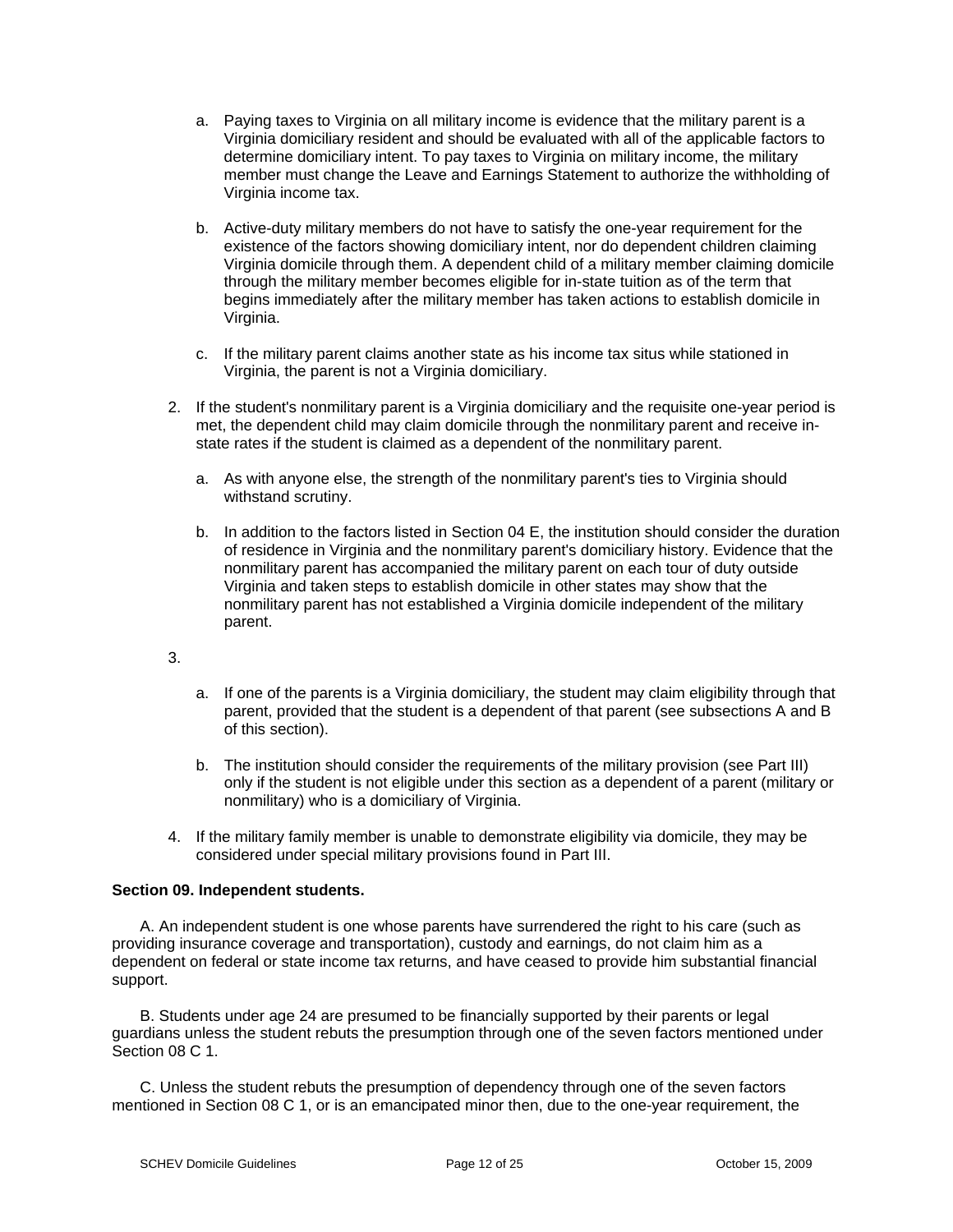earliest an independent student could become eligible for in-state rates by virtue of having established an independent domicile in Virginia would be on the student's 19th birthday.

### **Section 10. Emancipated minors.**

A. By virtue of having been emancipated prior to reaching age 18, an emancipated minor becomes eligible to establish a domicile independent of his parents. The earliest an emancipated minor could become eligible for in-state tuition is one year after the date of emancipation. A student who establishes Virginia domicile through his parents or legal guardians prior to emancipation is eligible for in-state tuition upon emancipation.

B. Emancipation requires that the parents or legal guardian surrender the right to the child's care, custody, and earnings and no longer claim him as a dependent for income tax purposes; that is, the child is not financially supported by his parents or legal guardian or other person and is not under or subject to the control or direction of his parents, legal guardian, or other custodian.

- 1. A minor's declaration of emancipation is not conclusive. For example, a minor who runs away from home is not necessarily emancipated, even though the minor may not desire any further contacts with the parents or legal guardian.
- 2. The parents or legal guardian must no longer support the minor, and they must recognize the minor's right to retain earned wages and to live independently of them beyond their direction or control.
- 3. If the parents or legal guardian list the minor as a dependent on income tax returns, he is not emancipated. A student who claims emancipation from his parents or legal guardian must provide evidence of emancipation, either that the parents or legal guardian consider the student emancipated and do not claim the student as a tax dependent. The institution may require a copy of the tax returns and court order if needed to substantiate the claimed emancipation.

### **Section 11. Married persons.**

A. The domicile of a married person may be determined in the same manner as the domicile of an unmarried person. A person's domicile is not automatically altered by marriage. Institutions should never presume that an individual is financially dependent on a spouse.

B. Marriage may be a factor in determining whether or not an individual under age 18 is emancipated from the parents, but it is not conclusive. A person under age 24 who is married is presumed to be independent of his parents.

C. Dependent spouses.

- 1. A spouse may choose to claim dependency on and, therefore, domicile through a spouse if the individual receives substantial financial support from the spouse.
- 2. Substantial financial support is at least one-half of the total financial support required for that person.
- 3. The dependent spouse "stands in the shoes" of the person providing the support. Therefore, the dependent spouse's actions in establishing or not establishing domicile in Virginia are irrelevant. The institution should only consider whether the person through whom the applicant is claiming dependency has met the requirements for establishing domicile.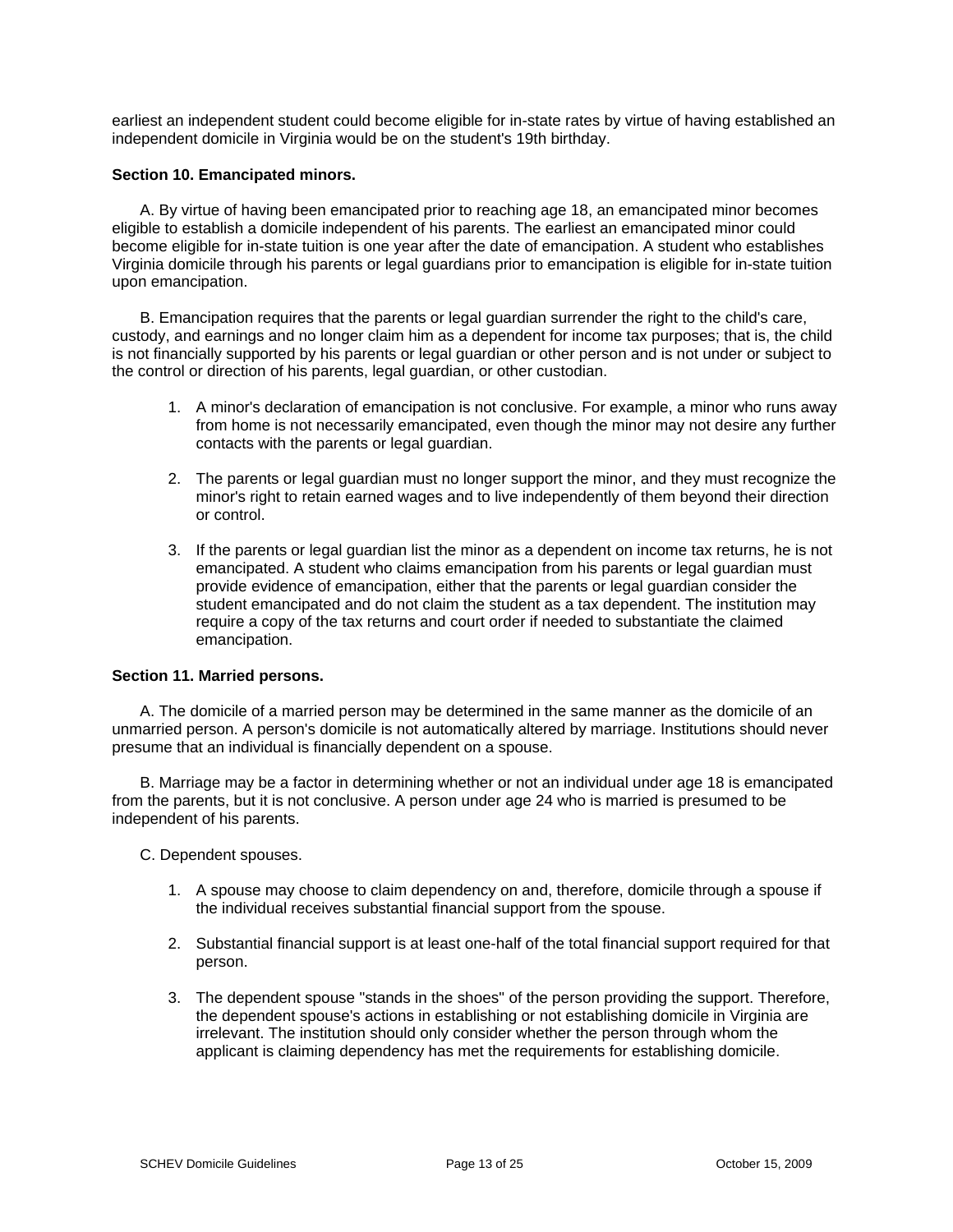- D. Military dependent spouses.
	- 1. An institution should only apply the requirements of the military provision (see Part III) if the spouse has not established eligibility as a Virginia domiciliary for the required one-year period prior to the date of alleged entitlement.
	- 2. Spouses of military members do not have to be employed to establish domicile in Virginia. All individual ties to Virginia should be considered.
		- a. As with anyone else, the strength of the nonmilitary spouse's ties to Virginia should withstand scrutiny.
		- b. In addition to the factors listed in Section 04 E, the institution should consider the duration of residence in Virginia and the nonmilitary spouse's domiciliary history. Evidence that the nonmilitary spouse has accompanied the military spouse on each tour of duty outside Virginia and taken steps to establish domicile in other states may show that the nonmilitary spouse has not established a Virginia domicile independent of the military spouse.
	- 3. A dependent spouse may claim Virginia domicile through a military member after the military member has taken actions to establish domicile in Virginia, including paying Virginia state income taxes. Since the dependent spouse is standing in the shoes of the military member, there is no one-year domicile requirement.
	- 4. If the military family member is unable to demonstrate eligibility via domicile, they may be considered under special military provisions found in Part III.

### **Section 12. Aliens.**

A. The mere fact that a person is a citizen of another country does not automatically disqualify the person from establishing domicile in Virginia. When an alien claims Virginia domicile, the alien bears the burden of presenting clear and convincing evidence to the institution establishing that the alien is an eligible alien. If the alien is unable to present such evidence, the alien shall be presumed to be an ineligible alien.

B. If an alien applicant establishes that he is an eligible alien, the institution shall then review all relevant factors to determine if the alien applicant did in fact establish domicile for the requisite one-year period.

C. In reviewing the domiciliary intent factors, the institution should keep in mind that there may be factors that are inapplicable to aliens by operation of law. Examples include the following:

- 1. Aliens cannot register to vote.
- 2. Salaries paid to some non-U.S. citizens are exempt from federal and state taxation.

In such instances, a record of nonvoting or nonpayment of taxes is immaterial to the domicile consideration. Unless the institution is aware of the inapplicability of any evidentiary factor, the responsibility and burden is always on the student to bring such information to the attention of the institution.

D. An eligible alien may claim eligibility for in-state tuition through the Virginia domicile of the student's parent, like any other student. An eligible alien may claim eligibility for in-state tuition through the Virginia domicile of the student's spouse if the student demonstrates dependency on that spouse.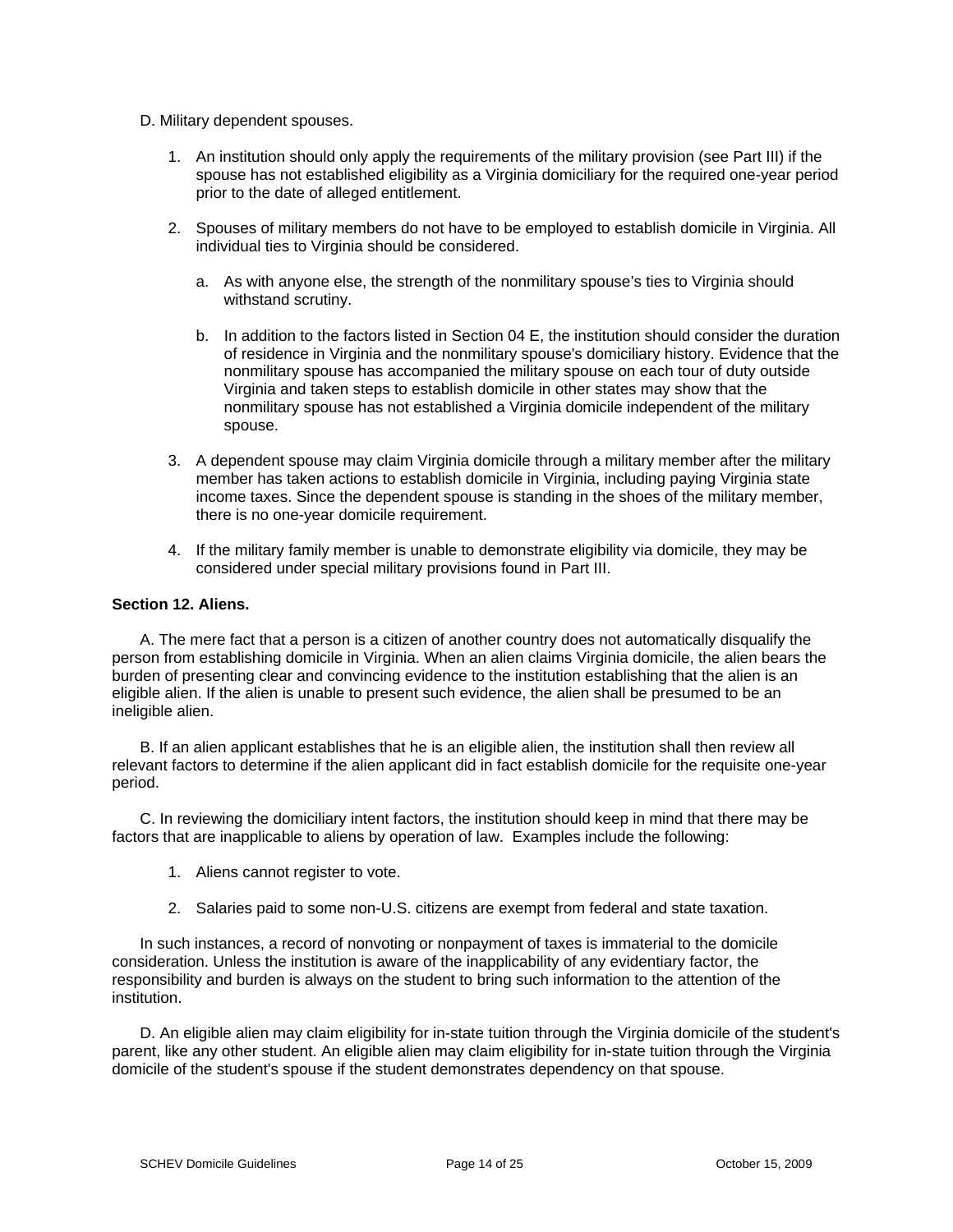## E. Documentation.

- 1. The document showing their admission status is the Arrival-Departure Record (Form I-94), which is usually stapled into the passport. This form normally contains the nonimmigrant visa category under which the alien is admitted and an expiration date.
- 2. The nonimmigrant visa is a stamp placed on one of the pages of the alien's passport. It is useful to distinguish between the nonimmigrant visa and Form I-94. A visa does not guarantee entry; it merely allows a person to board a plane whose destination is the United States and to apply for admission at the border. Form I-94 determines whether the alien will be admitted and how long he will be permitted to stay. When the expiration dates of the visa and the I-94 are different, the I-94 controls.
- F. Alien students with a pending status change.

An ineligible alien may become an eligible alien if (i) a petition or application to change status to eligible alien status has been approved or (ii) an application for adjustment of status for permanent residence status has been filed. Domicile cannot be established any earlier than the date of the respective U.S. Citizenship and Immigration Services official notice used for verification of (i) or (ii).

- 1. If an ineligible alien has filed or has become a beneficiary of a petition to change from one nonimmigrant status to another such that the student will, if and when approved, become an eligible alien, the student will continue to be ineligible, despite the pending petition or application. Subsequent to the petition or application being approved, the student may seek reclassification for in-state tuition by presenting clear and convincing evidence that he is, at that time, an eligible alien and has established Virginia domicile for at least one full year.
- 2. An ineligible alien who has filed an adjustment of status application for permanent residence may seek reclassification for in-state tuition by presenting a receipt notice for his pending adjustment of status application and demonstrating that Virginia domicile has been established for at least one full year.

# **Article 3 Reclassification and Falsification of Information**

## **Section 13. Reclassification.**

A. Changes from out-of-state to in-state classification.

- 1. If a student is classified initially as out-of-state, it is the responsibility of the student thereafter to petition the responsible official for reclassification to in-state status if the student believes that subsequent changes in facts justify such a reclassification. The institution will not assume responsibility for initiating such an inquiry independently.
- 2. It is presumed that a matriculating student who enters an institution classified as an out-ofstate student remains in the Commonwealth for the purpose of attending school and not as a bona fide domiciliary. The student seeking status reclassification is required to rebut this presumption by clear and convincing evidence.
- 3. The change in classification, if deemed to be warranted, shall be effective for the next academic semester or term following the date of the application for reclassification. No change to in-state status may be obtained by a student for an academic term that has begun before the date of the application for reclassification.
- B. Changes from in-state to out-of-state classification.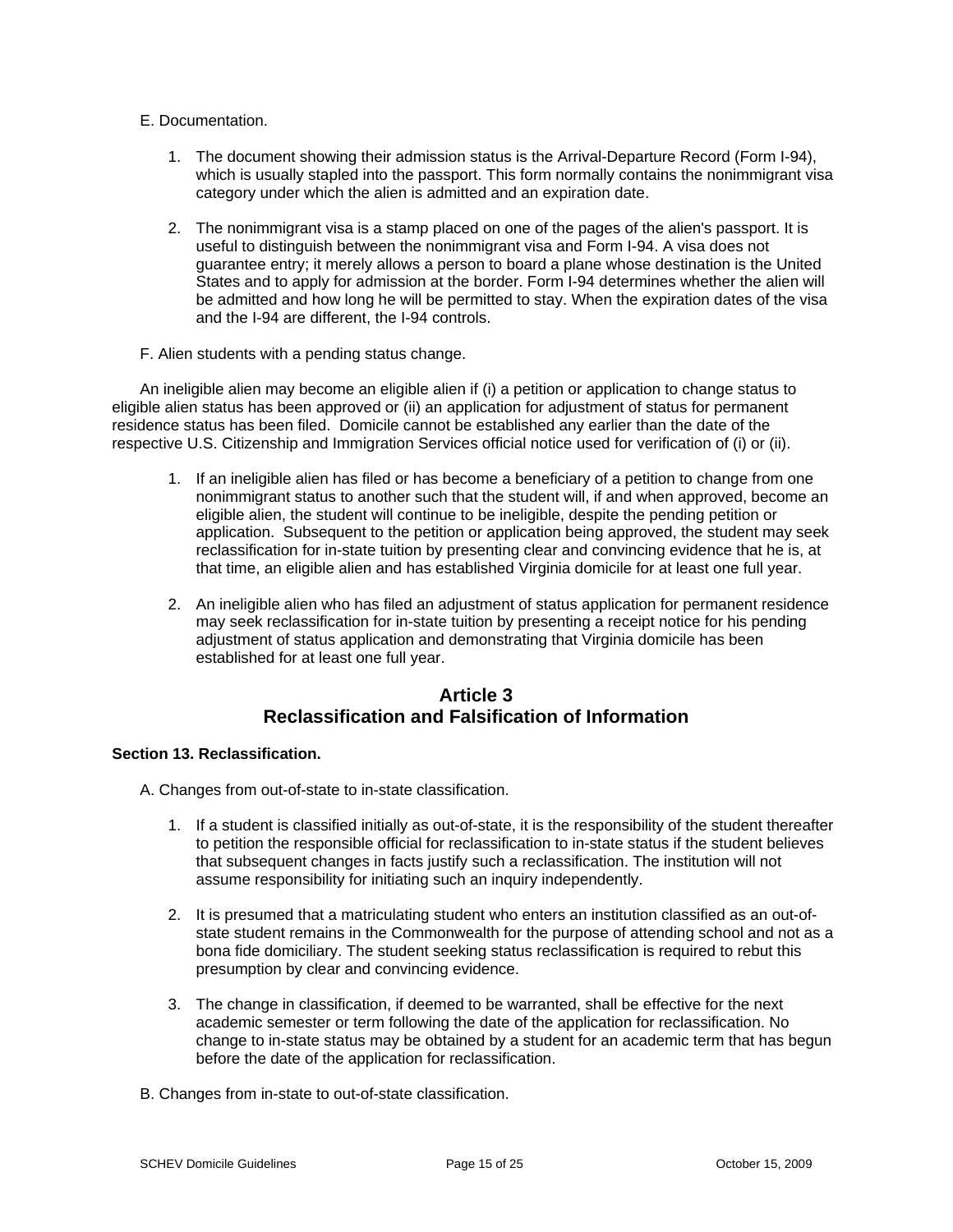- 1. If a student is classified initially as in-state, either the student or the institution thereafter may initiate a reclassification inquiry. It is the duty of the student to notify the institution of any changes of address or domiciliary status.
- 2. The institution may initiate the reclassification inquiry independently at any time after the occurrence of events or changes in facts which give rise to a reasonable doubt about the validity of the existing domiciliary classification.
- 3. A student who is eligible for in-state tuition as of the date of alleged entitlement is eligible for in-state rates throughout that term. Therefore, a student whose classification changes from in-state to out-of-state during a term has a grace period that lasts until the end of that term.
- C. Changes due to administrative errors.
	- 1. Administrative errors may include letters announcing an incorrect domicile, actual misclassification, or incorrect tuition billing notices.
	- 2. In the absence of fraud or knowingly providing false information, where a student receives an erroneous notice announcing the student to be, or treating the student as, eligible for in-state tuition, the student shall not be responsible for paying the out-of-state tuition differential for any enrolled semester or term commencing before the classifying institution gives to the student written notice of the administrative error.

## **Section 14. Falsification of information.**

A. Where an institution has erroneously classified a student as a Virginia domicile for tuition purposes resulting from the student's knowingly providing erroneous information in an attempt to evade payment of out-of-state fees, the application of the student is fraudulent.

B. An institution shall re-examine an application suspected as being fraudulent and redetermine domicile status. If warranted, the institution may change the student's status retroactively to the beginning of the term for which a fraudulent application was filed. Such a retroactive change will make the student responsible for the out-of-state tuition differential for the enrolled term or terms intervening between the fraudulent application and its discovery.

C. The student may also be subject to dismissal from the institution or such other action as the institution deems proper. Due process procedures, as provided in Section 25 and Section 26, must be followed to dismiss the student and, if the student chooses, to appeal such action.

## **Section 15. Student responsibility to register under proper classification; responsibility for supplying information.**

A. It is the student's responsibility to make application under the proper domicile classification or other in-state tuition provision.

B. It is the student's obligation, prior to or at the time of registration, to raise the question with the proper administrative officials of the institution and have such classification officially verified.

C. An applicant or enrolled student subject to either a classification or reclassification inquiry is responsible for supplying all pertinent information requested by the institution in connection with the classification process by the institution's deadline. Failure to comply with such requests may result in one of the following consequences for the term in question and until eligibility is confirmed:

1. Where the initial classification inquiry affects a prospective enrollee, the student shall be classified out-of-state for tuition purposes;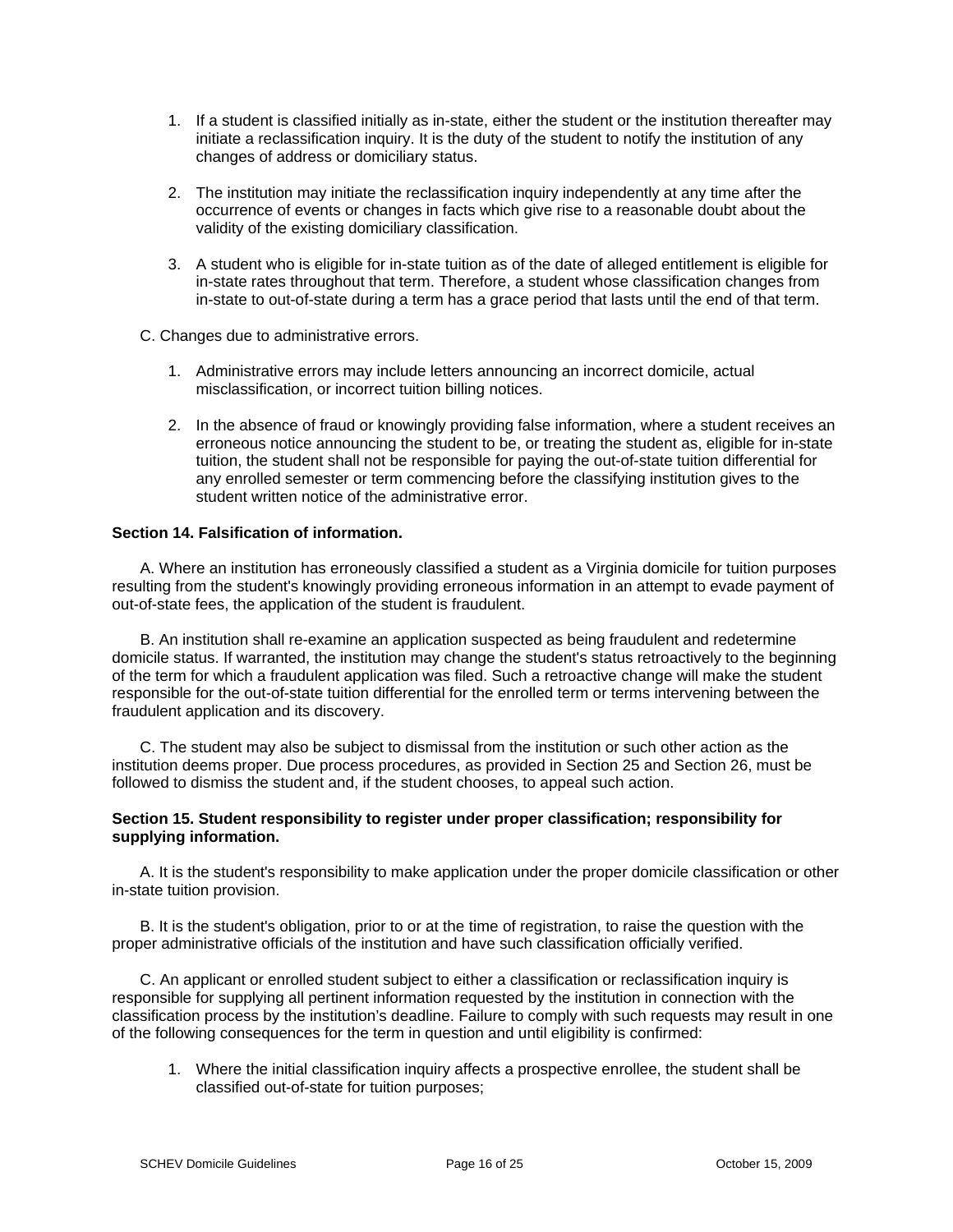- 2. Where the reclassification petition is initiated by the student to acquire a change from out-ofstate to in-state status, the student shall continue to be classified as out-of-state for tuition purposes; or
- 3. Where the reclassification inquiry anticipates a change from in-state to out-of-state status for tuition purposes, the student may be subjected to retroactive reclassification.

D. Each institution should provide in their student catalogues, handbooks, etc., the standards of conduct and the procedures it follows when dismissing a student or canceling enrollment.

### **Section 16. Limitation on in-state tuition benefit.**

A. After August 1, 2006, for first-time freshman students who enroll at a public, baccalaureate degreegranting, institution of higher education in Virginia and who have established Virginia domicile, the entitlement to in-state tuition shall be modified to require the assessment of a surcharge for semesters exceeding 125 percent of degree requirements for a baccalaureate program.

- 1. For degree-seeking students, all courses taken for credit are included in the calculation, whether they specifically satisfy degree requirements or not, subject to the following conditions.
	- a. When determining which credit hours to include in the calculation, the institution shall implement the principles used to evaluate Satisfactory Academic Progress quantitative standards in compliance with Section 668 of the Federal Compilation of Student Financial Aid Regulations;
	- b. Excluded credits. In calculating the 125 percent credit hour threshold, the following courses and credit hours shall be excluded:
		- (1) Remedial courses;
		- (2) Transfer credits from another Virginia public college or university that do not meet degree requirements for general education courses or the student's chosen program of study;
		- (3) Transfer credits from other than a Virginia public college or university;
		- (4) Advanced placement or international baccalaureate credits that were obtained while in high school or another secondary school program; and
		- (5) Dual enrollment, college-level credits obtained by the student prior to receiving a high school diploma.
- 2. The surcharge shall be assessed for each term that the student continues to be enrolled after such student has completed 125 percent of the credit hours needed to satisfy the degree requirements for a specified undergraduate program.
	- a. The surcharge is applicable for all enrolled courses beginning with the term after the credit hour threshold has been reached.
	- b. If the student is in a 120-hour program and has completed 145 credit hours, there remains just five hours before meeting the credit hour threshold of 150 credit hours. However, if the student enrolls in more than five credit hours, the entire term is still charged at the standard in-state tuition rate because the student had not met the threshold prior to that term.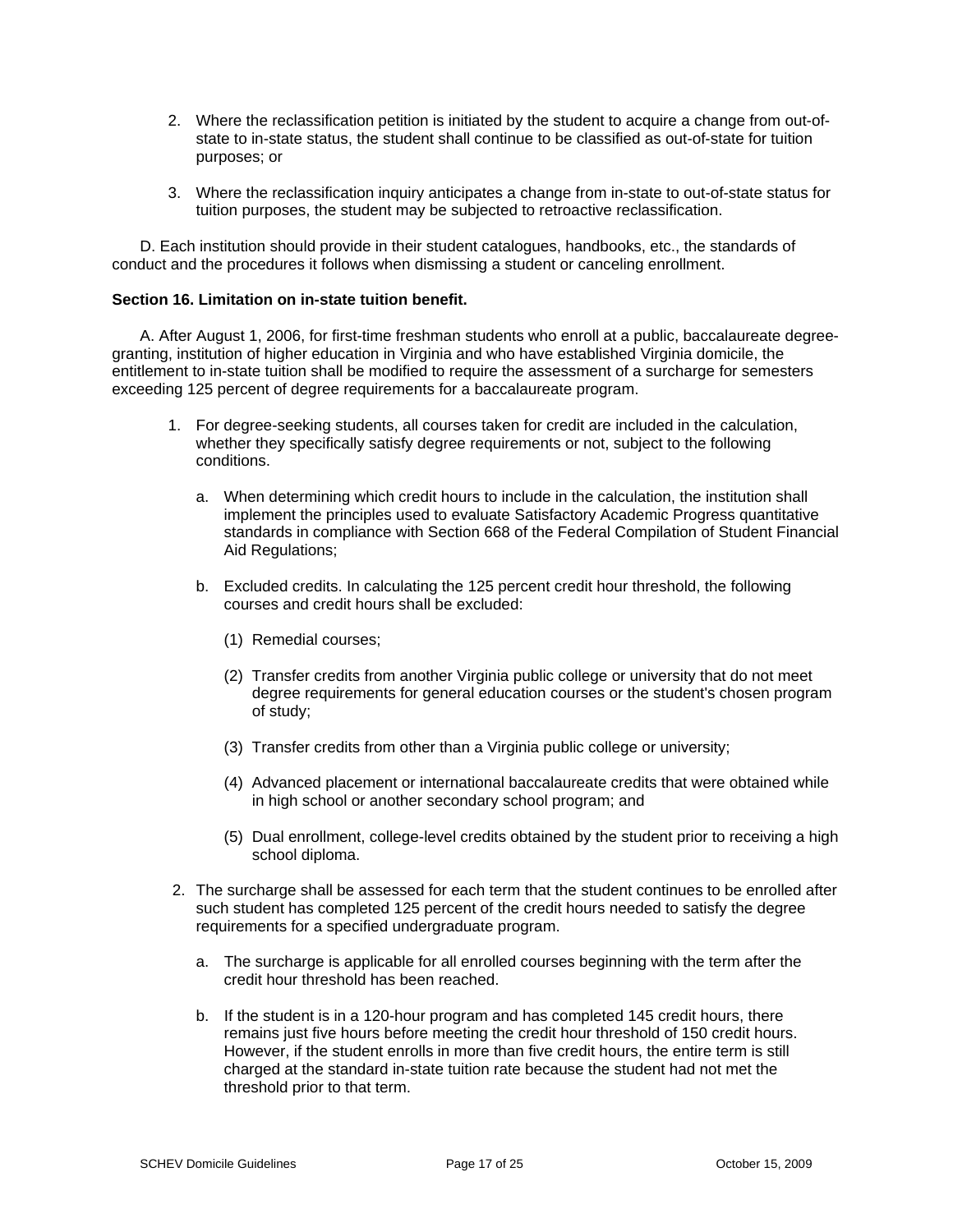- B. Notice to students.
	- 1. The institution shall notify students of the 125 percent restriction on in-state tuition no later than the initial enrollment into a degree program. Notification may be in the college catalog, institution website, or within the in-state tuition notification letter and shall include a general description of the restriction.
	- 2. In addition, the institution shall provide direct notification to all students during their senior year. Notification must be made directly to the student and may include electronic mail or regular mail and must include a description of the restriction, credits that are excluded, and the appeals process.

C. Waiver of the surcharge. Waivers involving circumstances not otherwise outlined in these guidelines shall be reviewed by State Council of Higher Education for Virginia staff. The institution may waive the surcharge assessment for students who exceed the 125 percent credit hour threshold due to extenuating circumstances. The institution shall review all requests for waivers on a term-by-term basis. Waiver criteria that may be approved by the institution include:

- 1. Circumstances affecting student performance or completion of a term.
	- a. Long-term illness or disability occurring after initial matriculation,
	- b. Death or long-term disability of an immediate family member, person providing financial support, or dependent,
	- c. Involuntary loss of student employment resulting in withdrawal from a term,
	- d. Active or reserve service in the armed forces of the United States or other state or national military mobilization,
	- e. Other state or national emergency, and
	- f. Service in AmeriCorps or Peace Corps.
- 2. Academic program decisions requiring additional courses.
	- a. Double-majors. The credit hour threshold is calculated based on the minimum hours required in order to complete a declared double-major as recognized by the institution. The double-major must have been declared by no later than the academic year prior to the term in which the student exceeds the credit hour threshold.
	- b. Change of majors. Except in cases where the institution requires the change of major, this provision for a waiver is only applicable for a student's initial change of major multiple changes by the student are not grounds for a waiver – and the change of major must have been declared by no later than the academic year prior to the term in which the student exceeds the credit hour threshold.
	- c. Second degree. The credit hour threshold is calculated based on the number of credit hours required to complete the second degree program. Credit hours from the first degree program that do not apply to degree requirements or electives of the second degree are excluded from the calculation.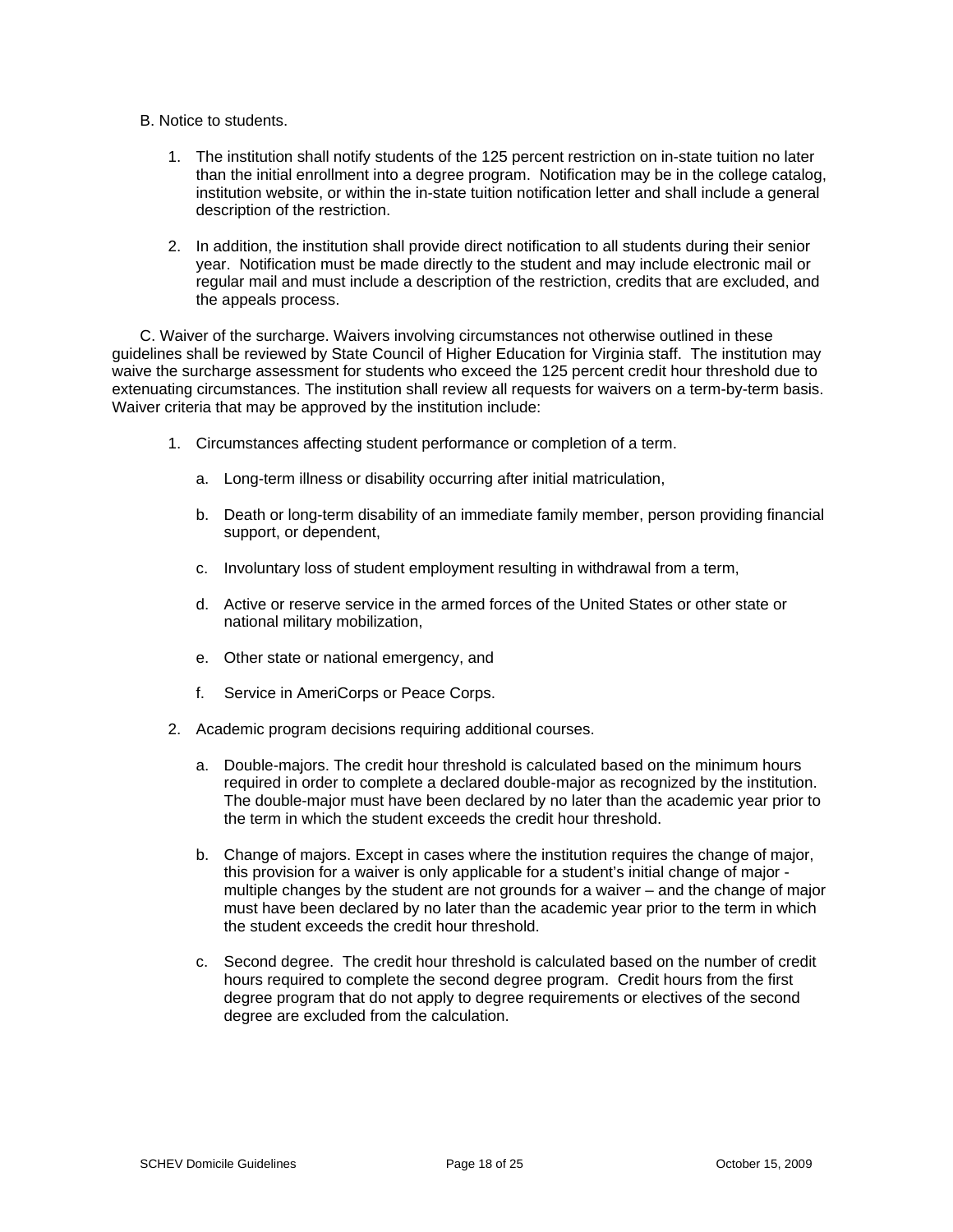# **Part III In-State Tuition Rates for Active-Duty Military Family Members**

### **Section 17. Spouses and dependents of military member.**

A. Dependents of certain military members may be deemed as domiciled for purposes of eligibility for educational benefits reserved for Virginia domiciled residents if they are otherwise unable to show by clear and convincing evidence that Virginia is their domicile.

B. Institutions should apply the provisions of this section only if a military member, spouse, or dependent child is unable to present sufficient evidence of establishing domicile. Military personnel, their spouse, and dependent children are entitled to demonstrate eligibility for in-state tuition rates in the same manner as nonmilitary personnel, except that the one-year domicile period shall be waived for active duty military personnel (and their dependent spouse or children) who voluntarily elect Virginia as their permanent residence for domiciliary purposes.

C. This provision is not a determination of domicile and as such the normal domicile documents may not apply. Normally, a copy of military orders verifying the status and assignment of the military member and a copy of military dependent card verifying dependent status, and a document verifying Virginia residence is sufficient, but the institution may obtain whatever documentation is necessary in order to verify eligibility for this provision.

D. For purposes of this section, dependents of military members shall mean any civilian qualifying as a military dependent under 37 USC 401 currently or as otherwise amended.

- E. The qualifying military member shall:
	- 1. Be active duty personnel, or activated or temporarily mobilized reservists or temporarily mobilized guard members.
	- 2. Be assigned permanent duty station to a workplace geographically located in the Commonwealth of Virginia, or the District of Columbia, or a state contiguous to Virginia. Such assignments include temporary assignment to a location outside these locations, such as on a ship or to an area of conflict, as long as the military member remains assigned to a unit considered to have its home port/base located in Virginia, the District of Columbia, or a state contiguous to Virginia. Temporary assignments within these locations and permanent assignments otherwise outside of these locations do not qualify.
	- 3. Reside within the territorial borders of the Commonwealth of Virginia. In addition to permanent housing, such residence may include base, rental, or other temporary housing. Military assigned and voluntary housing located outside of Virginia do not qualify. Temporary deployment of the military member does not disqualify the family members as long as a permanent residence is maintained in Virginia.
- F. Application of military provision.
	- 1. For purposes of this subsection the following definitions apply:
		- a. "Date of alleged entitlement" means the date of admission or acceptance for dependents currently residing in Virginia or the final add/drop date for dependents of members newly transferred to Virginia. It is the intention that students who meet the eligibility criteria as of the date of admission or acceptance by the institution remain eligible for the benefit regardless of whether their military parent is subsequently reassigned prior to the first day of the term. Further, students whose families transfer into Virginia after the first day of the term but prior to the end of drop/add are also eligible if they otherwise meet all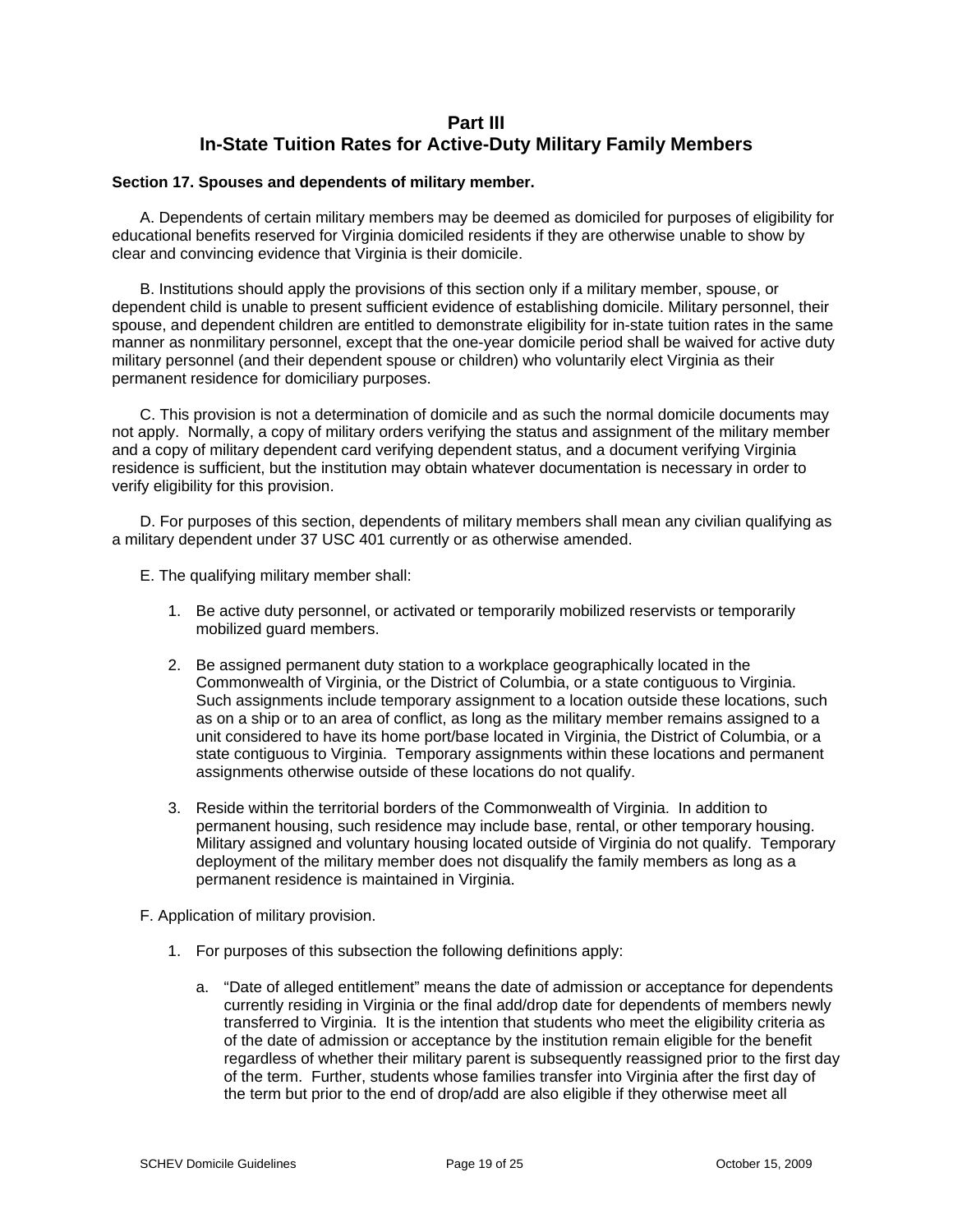eligibility criteria. If the student meets the eligibility criteria during any one day of this defined period of time, the student is eligible for the benefit.

- b. "Temporarily mobilized" means activated service for six months or more.
- 2. Dependents of qualifying military members shall be deemed as domiciled for resident educational benefits, including the in-state tuition rate, financial assistance, and any other educational benefit reserved for eligible Virginia residents enrolled in an undergraduate or graduate program, see guidance document for details on definition of "military dependent."
- 3. Continued eligibility for resident educational benefits is based solely on continuous enrollment and is not affected by any change of duty station or residence of the military service member.
	- a. Eligibility is not lost if the student does not enroll into a summer term.
	- b. Transfer students do not lose eligibility as long as they remain degree-seeking in consecutive terms at an accredited Virginia public or private institution.
	- c. Eligibility is maintained if the student is enrolled continuously from an undergraduate degree program to a graduate or professional degree program.
	- d. Continuous enrollment shall be recognized as at least one course for credit in consecutive terms, including dual enrollment but excluding summer.

G. Regaining eligibility. If a student breaks continuous enrollment by missing a fall or spring term, the student must meet all initial eligibility requirements upon re-enrollment in order to regain eligibility under this provision.

### **Section 18. Military members and domiciliary status.**

A. Eligibility for in-state tuition rates can be obtained by establishment of Virginia domicile while residing in Virginia as explained in Part II of this document.

- 1. To begin to establish domicile, a military member should file a State of Legal Residence Certificate claiming Virginia domicile and changing the Leave and Earning Statement to authorize the withholding of Virginia income tax.
- 2. Other objective indicators of domicile include, but are not limited to, obtaining a driver's license, registering a motor vehicle, registering to vote, and showing that he has not established domicile in another state or country.
- 3. Once established, Virginia domicile is not lost when the military member leaves the Commonwealth pursuant to military orders, provided that the member retains Virginia as state of legal residence and does nothing inconsistent with the claim of Virginia domicile.
- 4. In determining the domiciliary intent of active-duty military personnel residing in Virginia who voluntarily elect to establish Virginia as their permanent residence for domiciliary purposes, the requirement of one year shall be waived if all other conditions for establishing domicile are satisfied.

B. Military in-state tuition rates for certain military members not domiciled in Virginia.

- 1. Certain military personnel are eligible for the in-state tuition rate despite not being domiciled in Virginia. To be eligible, the personnel must be:
	- a. Active duty military members, or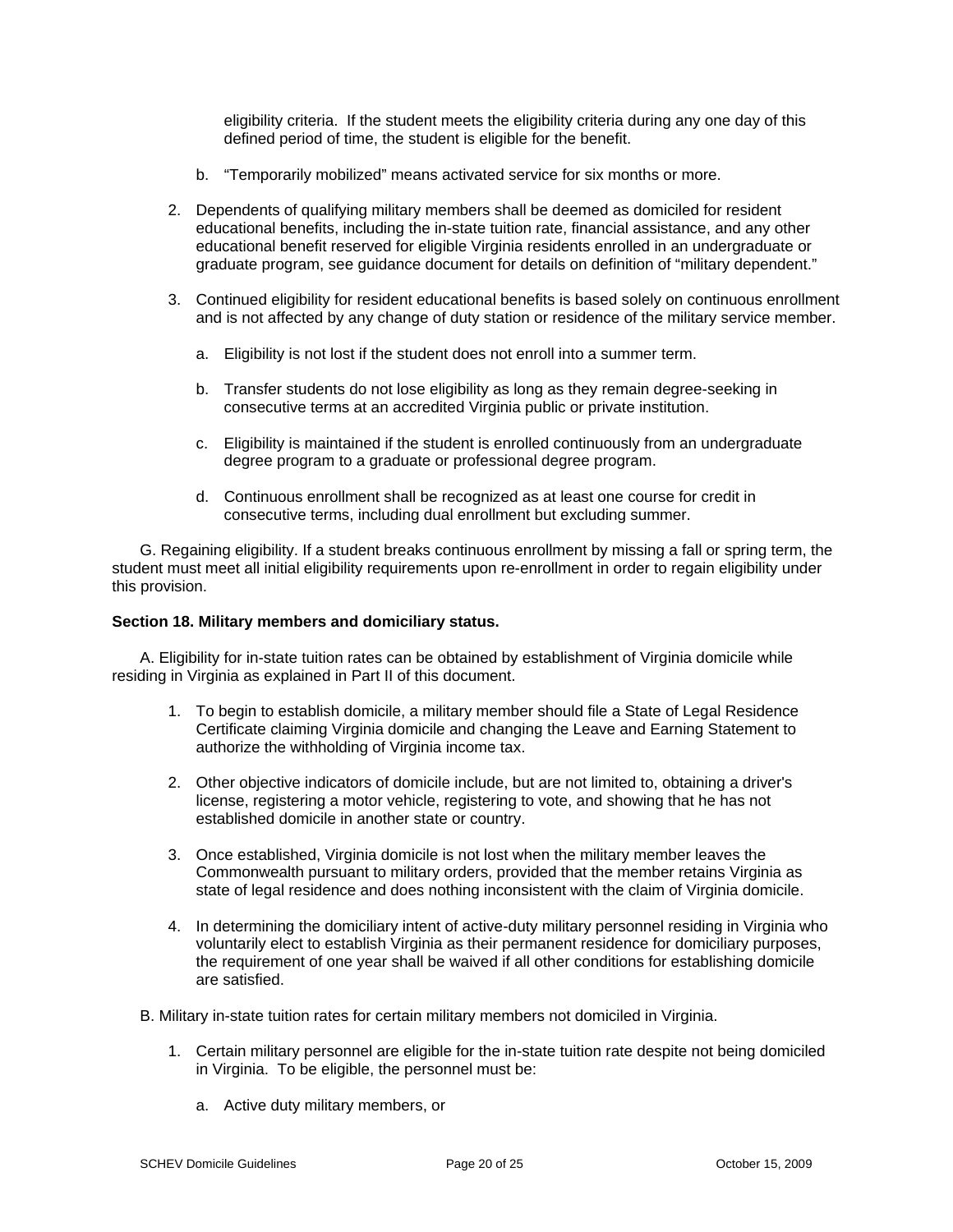- b. activated guard or reservist members, or
- c. Guard or reservist members mobilized or on temporary active orders for six months or more, and
- d. Either stationed or assigned by their military service to a work location in Virginia (including the Pentagon) Temporary deployment away from Virginia does not disqualify the student as long as the member remains attached to a unit whose home base is located in Virginia, and
- e. Residing in Virginia. Such residence may include base, rental, or other temporary housing. Temporary deployment away from Virginia does not disqualify the member as long as a residence is maintained in Virginia.
- 2. Eligible students are eligible for the in-state tuition rate.
- 3. Eligibility under this provision ceases at such time as any the conditions in subsection B 1 of this subsection are no longer met.
- 4. Service members determined to be domiciled in Virginia are not subject to the restrictions of this provision.

# **Part IV In-State Tuition Rates for Non Virginia Residents Employed in Virginia**

## **Section 19. Eligibility for in-state rates for nonresidents employed in Virginia.**

A. A nondomiciliary student who physically lives outside Virginia but who works full time in the Commonwealth may be eligible for in-state tuition provided that the student:

- 1. Lives outside Virginia; meaning, the student commutes from a residence outside Virginia to a work-site in Virginia;
- 2. Has been employed full time in Virginia for at least one year immediately prior to the date of alleged entitlement for which reduced tuition is sought; and
- 3. Has paid Virginia income taxes on all taxable income earned in the Commonwealth of Virginia for the tax year prior to the date of alleged entitlement.

B. Students claimed as dependents for federal and Virginia income tax purposes who live outside of Virginia will be eligible under this provision if the nonresident parent claiming him as a dependent:

- 1. Lives outside Virginia; meaning, the parent commutes from a residence outside Virginia to a work-site in Virginia;
- 2. Has been employed full-time in Virginia for at least one year immediately prior to the date of alleged entitlement; and
- 3. Has paid Virginia income taxes on all taxable income earned in Virginia for the tax year prior to the date of the alleged entitlement.

(Note: Students may claim eligibility for in-state tuition under this section only through dependency on parents. A nonresident dependent spouse is not eligible for in-state tuition under this section through the individual's spouse.)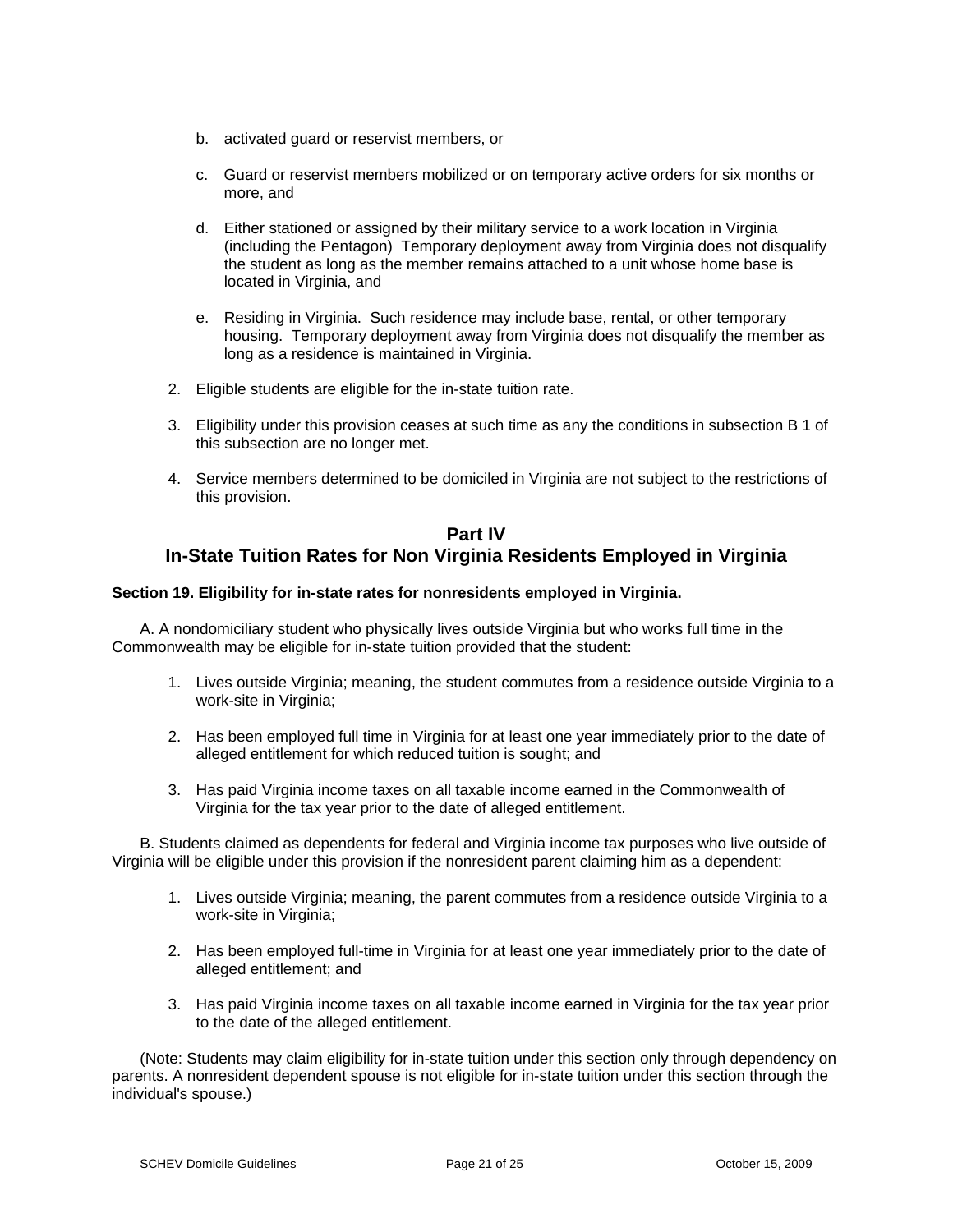C. Such dependent students shall continue to be eligible for in-state tuition charges so long as they or their qualifying parent are employed full time in Virginia, paying Virginia income taxes on all taxable income earned in this Commonwealth, and claiming the student as a dependent for Virginia and federal income tax purposes. It is incumbent upon the student to provide to the institution current information concerning classification under this category.

### **Section 20. Application of provision.**

This part does not apply to individuals who reside in a state with which Virginia has income tax reciprocity.<sup>2</sup> Students who reside in reciprocity states cannot qualify under this section for in-state tuition rates.

# **Part V Reduced or In-State Tuition Rates Under Special Arrangement Contracts**

### **Section 21. Reduced tuition under Special Arrangement Contracts.**

A. Nondomiciliaries employed by a Virginia employer, including federal agencies located in Virginia, may qualify for reduced tuition rates if the employer assumes the total liability of paying the tuition of these employees to the legal limit allowable through a Special Arrangement Contract with the institution.

B. Instruction may be provided in groups or on an individual basis on or off campus. (Group instruction is a collection of individuals enrolled for a given course.)

C. This document applies to all instruction which is reported to the State Council of Higher Education for Virginia for FTE purposes.

#### **Section 22. Application of provision.**

A. The public institution that the nondomiciliary wishes to attend must have in force a valid Special Arrangement Contract with the employer in order for the student to qualify for reduced tuition charges.

- 1. The employer must be assuming the liability for the total tuition charges of its employee unless limited by federal law in which case the employee is responsible for the remaining portion.
- 2. The tuition charged to the employer shall be at least equal to in-state tuition fees, but the public institution of higher education may specify tuition charges in the Special Arrangement Contract that are greater than in-state tuition charges but less than out-of-state charges.
- 3. The reduced tuition charges are available only to the employee and not to his spouse or dependent children.

B. The public institution of higher education wishing to enter into a Special Arrangement Contract shall:

- 1. Negotiate with the employer or federal authority a Special Arrangement Contract which would specify the term of the contract (not to exceed two years) and the amount of tuition to be charged to the employer.
- 2. Forward the proposed Special Arrangement Contract to the Office of the Attorney General for approval as to legal sufficiency prior to signing.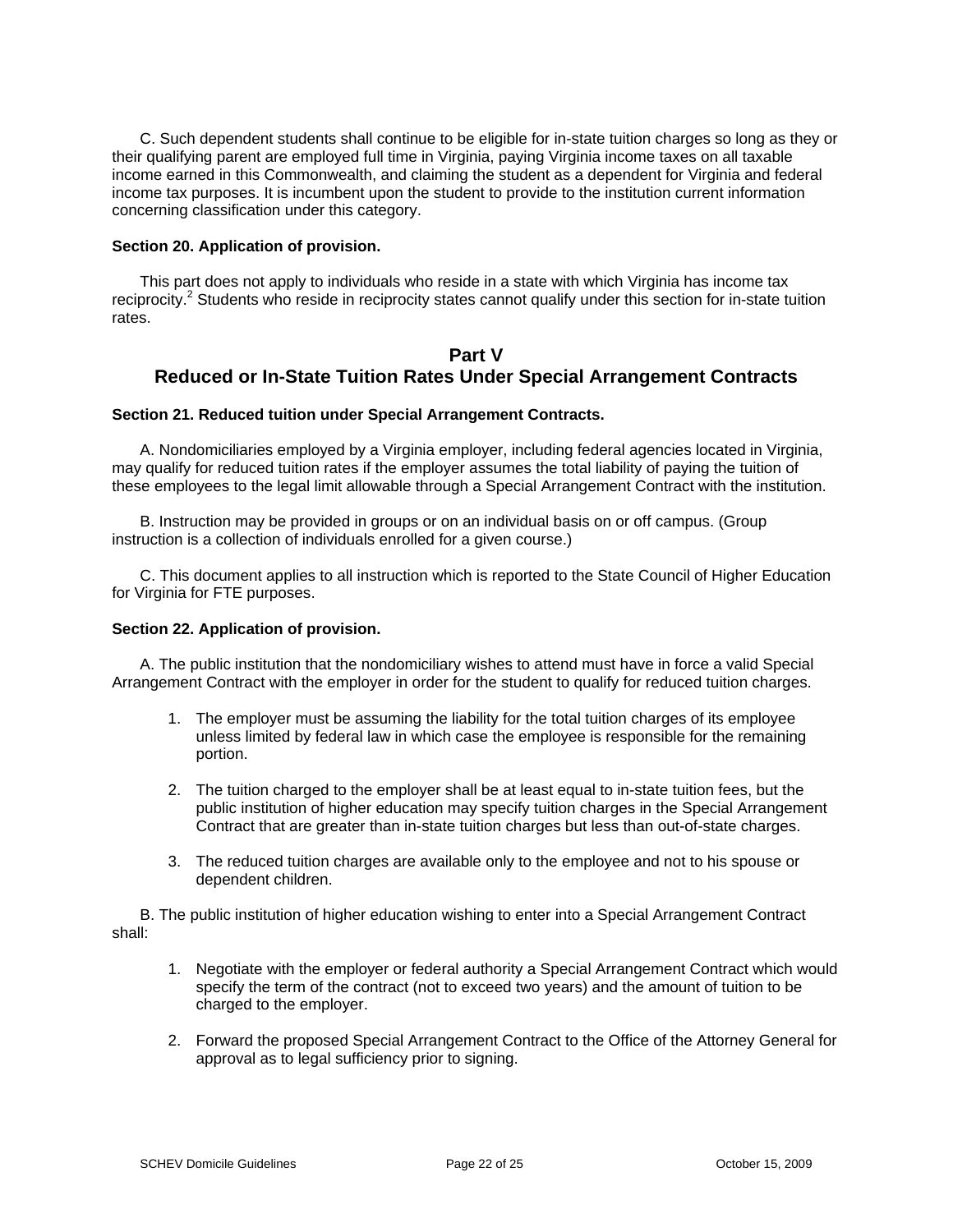- 3. Annually report all special arrangement activities to the State Council of Higher Education for Virginia.
- 4. Specify for any Special Arrangement Contracts with federal authorities for on-campus instruction the number of FTE students to be enrolled at the contract rate.

C. Virginia employers and federal agencies or installations located in Virginia, including all branches of the U.S. military, may enter Special Arrangement Contracts and may receive in-state tuition for their employees if the employee:

- 1. Has a primary work-site in Virginia; meaning, the employee works on a day-to-day basis at a location physically in the Commonwealth of Virginia; or
- 2. Is ordered to a station, military base, or office located in the Commonwealth of Virginia, even if the individual's primary work-site is located outside Virginia.

D. Independent of a Special Arrangement Contract, the employee must have his domicile determined by the public institution of higher education. Employees covered by Special Arrangement Contracts must also be included in all enrollment reports according to domicile, as is any other student. The institution shall report those students who meet the domicile requirements as in-state students and those students who do not meet the domicile requirements but are eligible for in-state tuition under this section as out-ofstate students.

# **Part VI Reduced or In-State Tuition Rates for Other Nonresidents**

## **Section 23. In-state tuition eligibility.**

A. The Code of Virginia provides in § 23-7.4:2C that the governing boards of any state institution may charge in-state tuition to (i) persons enrolled in programs designated by the State Council of Higher Education for Virginia who are from states which are a party to the Southern Regional Education Compact (as administered by the Southern Regional Education Board, including the Academic Common Market) and provide reciprocity to Virginians; (ii) foreign nationals in foreign exchange programs approved by the state institution during the same period that an exchange student from the same state institution, who is entitled to in-state tuition pursuant to § 23-7.4 of the Code of Virginia, is attending the foreign institution; and (iii) high school or magnet school students under a dual enrollment agreement with a community college where early college credit may be earned. In such circumstances, governing board policy should be consulted and the provisions of the cited statute reviewed.

B. Pursuant to § 23-7.4:2D of the Code of Virginia, the governing board of the Virginia Community College System shall charge in-state tuition to any person who lives within a 30-mile radius of a Virginia institution and is enrolled in one of the system's institutions who is domiciled in, and is entitled to in-state charges in, the institutions of higher learning in any state which is contiguous to Virginia and which has similar reciprocal provisions for persons domiciled in Virginia. Such students shall be counted as in-state students for all reporting purposes and for purposes of determining college admissions, enrollment, and tuition and fee revenue policies.

C. Pursuant to § 23-7.4:2E of the Code of Virginia, the advisory board of the University of Virginia's College at Wise and the Board of Visitors of the University of Virginia may charge reduced tuition to any person enrolled in the University of Virginia's College at Wise who lives within a 50-mile radius of the college, is domiciled in, and is entitled to in-state tuition charges in the institutions of higher learning in Kentucky or Tennessee, if Kentucky or Tennessee has similar provisions for persons domiciled in Virginia.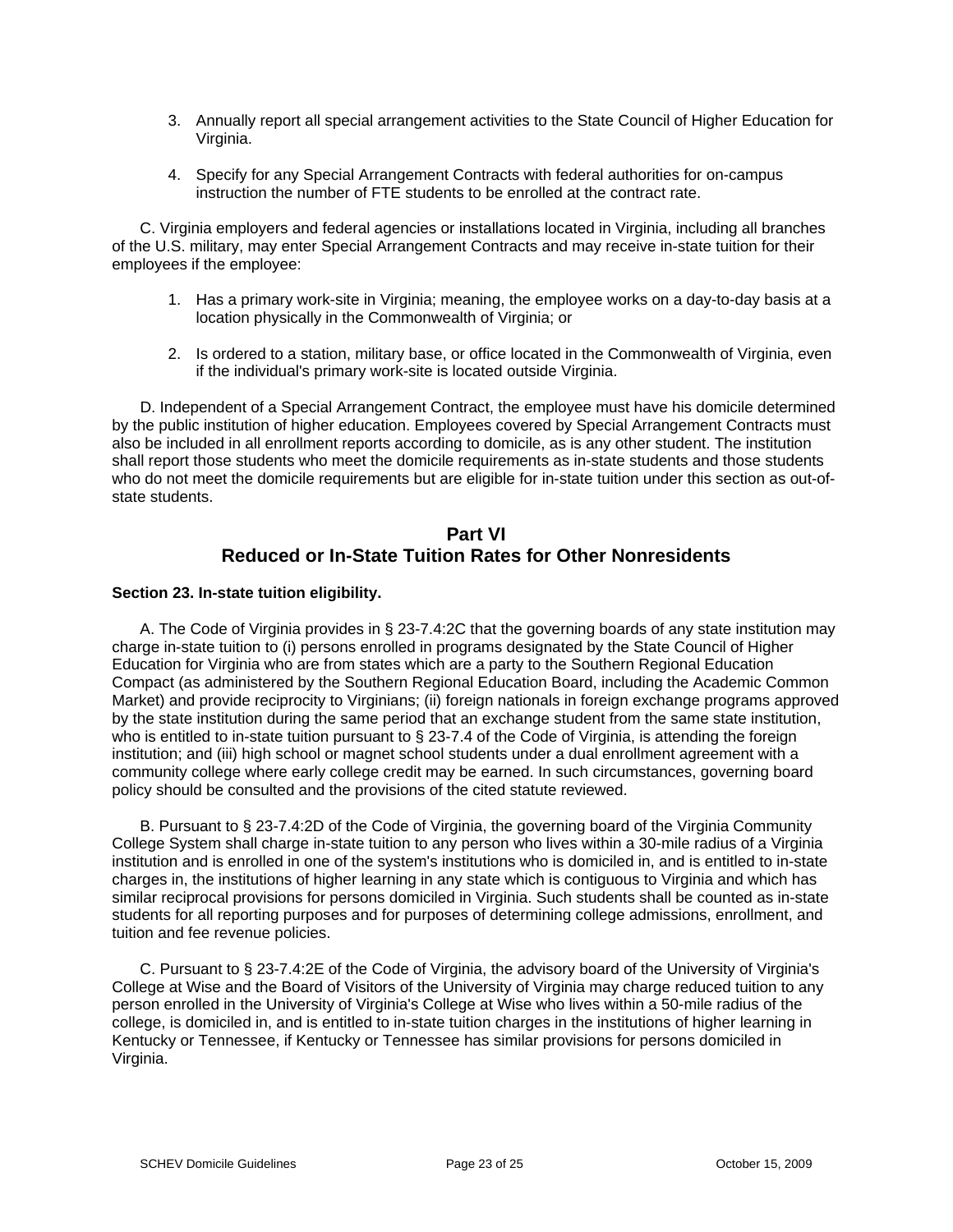### **Section 24. Reduced tuition rates, waiver of tuition and fees, and other benefits.**

The Code of Virginia authorizes institutions to provide certain benefits to several categories of students, including, but not limited to: children of persons killed or disabled due to war service or who are prisoners of war or missing in action (§ 23-7.4:1A of the Code of Virginia); children and spouses of certain law-enforcement officers, correctional and jail personnel, sheriffs, members of the Virginia National Guard, fire fighters, and members of rescue squads (§ 23-7.4:1B of the Code of Virginia); certain foreign exchange students § 23-7.4:1C of the Code of Virginia); certain National Guard members (§ 23-7.4:1B of the Code of Virginia); cooperating teachers (§ 23-8.2:1 of the Code of Virginia); students receiving unfunded scholarships (§ 23-31 of the Code of Virginia); and senior citizens under the Senior Citizen's Higher Education Act (§ 23-38.56 of the Code of Virginia).

It is the student's responsibility to timely notify the institution of his eligibility under one of these provisions and to provide supporting evidence. Institutions should refer to the relevant provisions of the Code of Virginia.

# **Part VII Appeals Process**

### **Section 25. Institutional appeals process.**

A. Public institutions of higher education in Virginia are required to establish an appeals process for applicants denied in-state tuition. Each institution is required to have in place such an appeals process which includes the following:

- 1. An intermediate review of the initial determination; and
- 2. A final administrative review including a decision in writing, clearly stated with explanation, and reached in accordance with the statute and this document. The letter should also clearly explain that the decision is final unless the student appeals it to the circuit court within 30 days after receiving the decision. The institution shall provide a copy of the decision to the student and obtain a legal signature confirming receipt of the decision.

B. A student seeking reclassification based on activities that have taken place since the last domicile determination must begin at the initial level with the right to a subsequent intermediate and final review.

C. Either the intermediate review or the final administrative review shall be conducted by an appeals committee consisting of an odd number of members.

D. No person who serves on a committee at one level of the appeals process shall be eligible to serve on a committee at any other level of this review.

E. In order to provide for the orderly and timely resolution of all disputes, the appellate procedure of the institution must be in writing and must state time limitations in which decisions will be made.

## **Section 26. Appeal to circuit court.**

A. An applicant who is denied in-state tuition privileges by a final administrative decision may have the decision reviewed by the circuit court for the jurisdiction where the public institution is located. The student must file the petition for review of the final administrative decision within 30 days of receipt of the final decision. Each institution should record the date of actual receipt by certified mailing (return receipt).

B. Upon the filing of a petition for review with the court, and being noticed thereof, the institution shall: